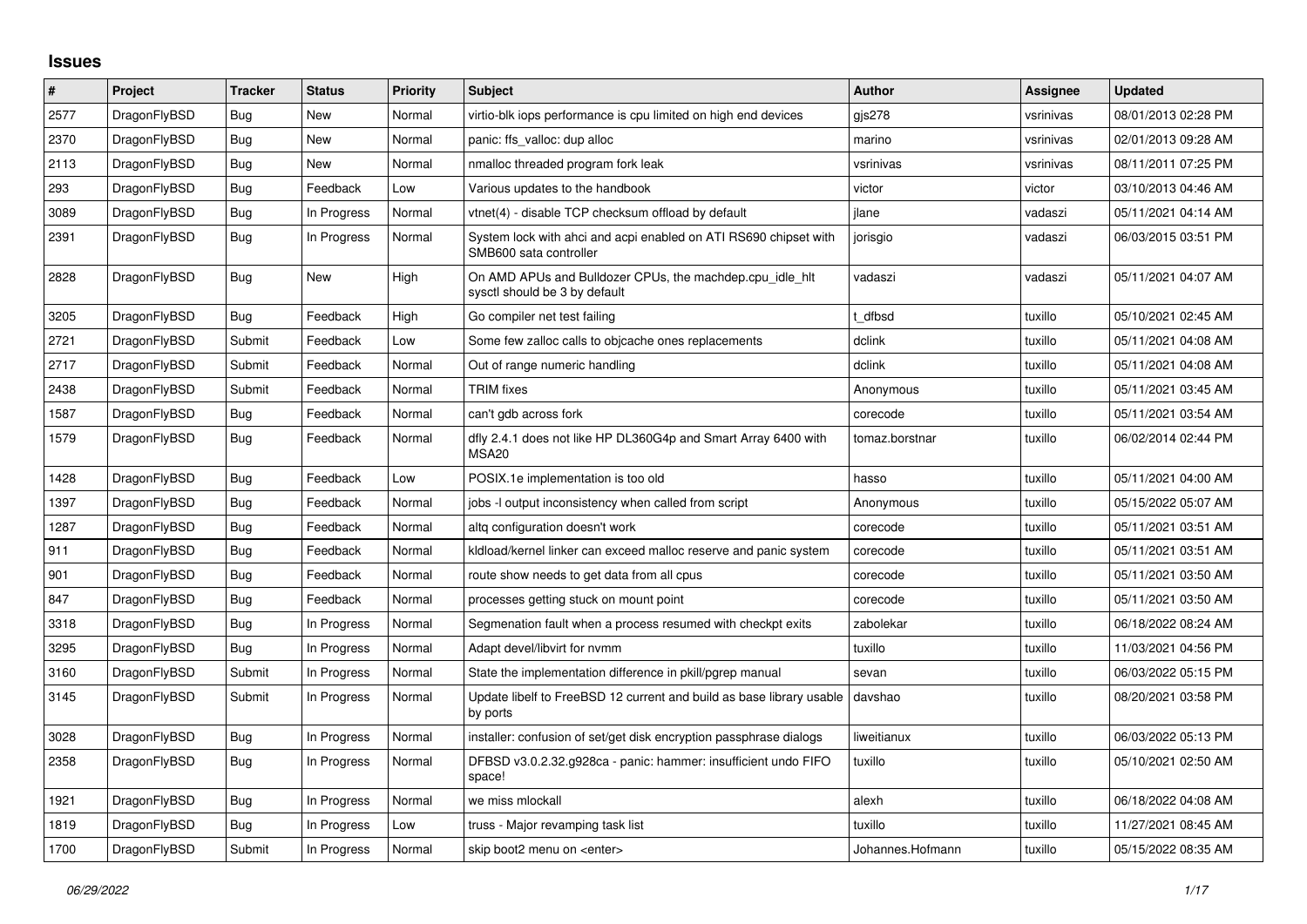| $\pmb{\#}$ | Project      | <b>Tracker</b> | <b>Status</b> | <b>Priority</b> | Subject                                                                                      | Author    | Assignee | <b>Updated</b>      |
|------------|--------------|----------------|---------------|-----------------|----------------------------------------------------------------------------------------------|-----------|----------|---------------------|
| 1584       | DragonFlyBSD | Bug            | In Progress   | Normal          | can't use ssh from jail: debug1: read_passphrase: can't open<br>/dev/tty: Device busy        | corecode  | tuxillo  | 05/11/2021 03:53 AM |
| 1583       | DragonFlyBSD | <b>Bug</b>     | In Progress   | Normal          | panic: assertion: cursor->trans->sync_lock_refs > 0 in<br>hammer_recover_cursor              | corecode  | tuxillo  | 05/11/2021 03:53 AM |
| 1547       | DragonFlyBSD | Bug            | In Progress   | Normal          | disklabel64 automatic sizing                                                                 | corecode  | tuxillo  | 05/11/2021 03:52 AM |
| 1528       | DragonFlyBSD | <b>Bug</b>     | In Progress   | Normal          | ktrace does not show proper return values for pipe(2)                                        | corecode  | tuxillo  | 05/11/2021 03:52 AM |
| 1475       | DragonFlyBSD | Bug            | In Progress   | Normal          | kernel blocks with low memory and syscons setting a high res mode<br>' scrollback            | corecode  | tuxillo  | 05/11/2021 03:52 AM |
| 1469       | DragonFlyBSD | <b>Bug</b>     | In Progress   | Normal          | Hammer history security concern                                                              | corecode  | tuxillo  | 05/11/2021 03:52 AM |
| 1390       | DragonFlyBSD | <b>Bug</b>     | In Progress   | Normal          | Use id_t type for {get, set}priority()                                                       | Anonymous | tuxillo  | 07/05/2019 02:18 AM |
| 1030       | DragonFlyBSD | Bug            | In Progress   | Normal          | msdosfs umount panic                                                                         | corecode  | tuxillo  | 05/11/2021 03:51 AM |
| 998        | DragonFlyBSD | Bug            | In Progress   | Normal          | Unconfiguring a vn while it is mounted                                                       | rumcic    | tuxillo  | 05/11/2021 04:00 AM |
| 781        | DragonFlyBSD | <b>Bug</b>     | In Progress   | Normal          | fdisk uses wrong geometry on usb flash drives                                                | corecode  | tuxillo  | 05/11/2021 03:50 AM |
| 742        | DragonFlyBSD | <b>Bug</b>     | In Progress   | Normal          | umount problems with multiple mounts                                                         | corecode  | tuxillo  | 06/25/2022 04:02 AM |
| 3314       | DragonFlyBSD | Bug            | <b>New</b>    | Normal          | Bring virtio_console(4) from FreeBSD                                                         | tuxillo   | tuxillo  | 05/29/2022 08:24 AM |
| 2496       | DragonFlyBSD | <b>Bug</b>     | New           | Normal          | NTFS malloc limit exceeded                                                                   | plasmob   | tuxillo  | 02/19/2013 08:47 AM |
| 2416       | DragonFlyBSD | Bug            | <b>New</b>    | Normal          | 'entry can be removed on mounted nfs filesystem                                              | ftigeot   | tuxillo  | 06/03/2014 04:40 AM |
| 1876       | DragonFlyBSD | <b>Bug</b>     | <b>New</b>    | Normal          | devfs in jail + logging out from console(ttyv1+) -> panic                                    | qhwt.dfly | tuxillo  | 05/31/2022 03:24 PM |
| 1556       | DragonFlyBSD | <b>Bug</b>     | <b>New</b>    | Normal          | many processes stuck in "hmrrcm", system unusable                                            | corecode  | tuxillo  | 05/11/2021 03:52 AM |
| 1474       | DragonFlyBSD | Bug            | New           | Normal          | ithread 1 unexpectedly rescheduled                                                           | corecode  | tuxillo  | 05/11/2021 03:52 AM |
| 1442       | DragonFlyBSD | <b>Bug</b>     | New           | Normal          | blocking SIGSEGV and triggering a segment violation produces an<br>all CPU consuming process | corecode  | tuxillo  | 05/11/2021 03:52 AM |
| 1440       | DragonFlyBSD | Bug            | <b>New</b>    | Normal          | ptrace/gdb doesn't work after process blocks SIGTRAP                                         | corecode  | tuxillo  | 05/11/2021 03:52 AM |
| 1293       | DragonFlyBSD | <b>Bug</b>     | New           | Normal          | 2.2.1-REL Installer Request                                                                  | mk        | tuxillo  | 05/11/2021 04:00 AM |
| 1198       | DragonFlyBSD | Bug            | <b>New</b>    | High            | DDB loops panic in db_read_bytes                                                             | corecode  | tuxillo  | 05/11/2021 03:51 AM |
| 731        | DragonFlyBSD | <b>Bug</b>     | <b>New</b>    | Normal          | system freeze on "slice too large"                                                           | corecode  | tuxillo  | 06/25/2022 04:01 AM |
| 2585       | DragonFlyBSD | <b>Bug</b>     | New           | Normal          | Dfly 3.4.3 on ESXi 5.1, HP Smart Array P410 passthrough<br>recognised, but not functioning   | yggdrasil | swildner | 05/09/2022 08:14 AM |
| 2265       | DragonFlyBSD | Bug            | New           | Normal          | mbsrtowcs does not properly handle invalid mbstate_t in ps                                   | c.turner1 | swildner | 01/10/2012 07:56 PM |
| 2252       | DragonFlyBSD | Bug            | New           | LOW             | snd_hda not useable if loaded via /boot/loader.conf                                          | xbit      | swildner | 12/14/2011 12:23 AM |
| 1714       | DragonFlyBSD | <b>Bug</b>     | New           | Low             | hwpmc                                                                                        | alexh     | swildner | 08/18/2012 02:03 PM |
| 341        | DragonFlyBSD | <b>Bug</b>     | New           | Normal          | Vinum erroneously repors devices as busy                                                     | corecode  | swildner | 01/21/2012 04:50 AM |
| 1302       | DragonFlyBSD | Bug            | In Progress   | Normal          | Checkpoint regression?                                                                       | sjg       | sjg      | 07/10/2013 05:22 PM |
| 1769       | DragonFlyBSD | <b>Bug</b>     | New           | Normal          | panic: assertion: _tp->tt_msg->tt_cpuid == mycpuid in<br>tcp_callout_active                  | pavalos   | sjg      | 05/15/2022 11:07 AM |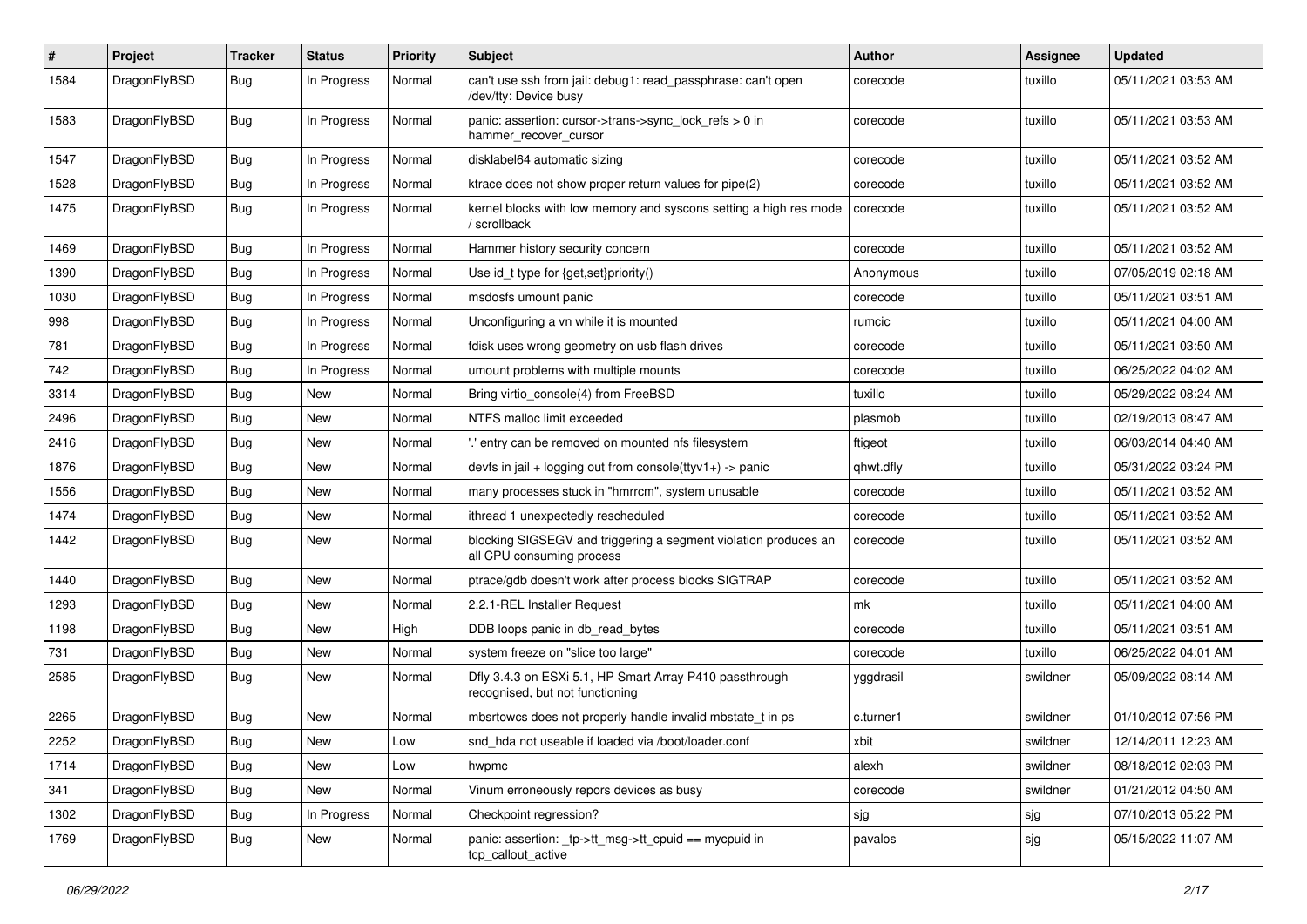| $\sharp$ | Project      | <b>Tracker</b> | <b>Status</b> | <b>Priority</b> | <b>Subject</b>                                                                                                                                           | <b>Author</b> | <b>Assignee</b> | <b>Updated</b>      |
|----------|--------------|----------------|---------------|-----------------|----------------------------------------------------------------------------------------------------------------------------------------------------------|---------------|-----------------|---------------------|
| 1532     | DragonFlyBSD | Bug            | <b>New</b>    | Low             | jemalloc doesn't work on DragonFly                                                                                                                       | hasso         | sjg             | 08/02/2011 01:14 AM |
| 168      | DragonFlyBSD | <b>Bug</b>     | In Progress   | Normal          | Livelocked limit engaged while trying to setup IPW wireless                                                                                              | mschacht      | sepherosa       | 05/11/2021 04:05 AM |
| 2825     | DragonFlyBSD | <b>Bug</b>     | <b>New</b>    | High            | 3x dhclient = hanging system (objcache exhausted)                                                                                                        | jaccovonb     | sepherosa       | 05/11/2021 03:55 AM |
| 2822     | DragonFlyBSD | Bug            | New           | Normal          | USB 3.0 stick throws "reading primary partition table: error<br>accessing offset 000[] for 152" error, while the stick works on any<br>other OS I tested | revuwa        | profmakx        | 06/29/2015 05:56 AM |
| 2746     | DragonFlyBSD | Bug            | <b>New</b>    | Normal          | some fraction of xterms started from the xmonad window manager<br>get killed with SIGALRM                                                                | isenmann      | profmakx        | 12/28/2014 02:51 AM |
| 600      | DragonFlyBSD | <b>Bug</b>     | New           | Low             | /sys/libkern/karc4random                                                                                                                                 | robin carev5  | profmakx        | 01/19/2015 03:07 AM |
| 2549     | DragonFlyBSD | <b>Bug</b>     | In Progress   | Normal          | netgraph7: Kernel page fault.                                                                                                                            | russiane39    | nant            | 05/10/2013 11:20 PM |
| 679      | DragonFlyBSD | <b>Bug</b>     | <b>New</b>    | Low             | Netgraph backward compatibility for old *LEN constants                                                                                                   | nant          | nant            | 02/18/2014 05:45 AM |
| 1969     | DragonFlyBSD | <b>Bug</b>     | <b>New</b>    | Normal          | pf-related network problem                                                                                                                               | pavalos       | lentferj        | 02/01/2011 06:57 PM |
| 385      | DragonFlyBSD | <b>Bug</b>     | Feedback      | Low             | Mail archive address removal                                                                                                                             | justin        | justin          | 03/09/2013 11:24 AM |
| 1964     | DragonFlyBSD | <b>Bug</b>     | New           | Normal          | iwn (panic assertion : wlan assert serialized)                                                                                                           | sjmm.ptr      | josepht         | 02/01/2011 12:57 PM |
| 1946     | DragonFlyBSD | Bug            | <b>New</b>    | Normal          | ieee80211 panic                                                                                                                                          | pavalos       | josepht         | 01/27/2011 06:00 PM |
| 1593     | DragonFlyBSD | Bug            | Feedback      | Normal          | panic: assertion: ccb == ap->ap_err_ccb in ahci_put_err_ccb                                                                                              | ftigeot       | ftigeot         | 05/15/2022 05:09 AM |
| 3031     | DragonFlyBSD | Submit         | In Progress   | Normal          | Update drm/radeon to Linux 4.7.10 as much as possible                                                                                                    | davshao       | ftigeot         | 08/19/2021 12:33 PM |
| 2870     | DragonFlyBSD | Bug            | <b>New</b>    | High            | Broken text and icons when glamor acceleration is used                                                                                                   | 375gnu        | ftigeot         | 01/31/2016 12:13 AM |
| 2037     | DragonFlyBSD | <b>Bug</b>     | Feedback      | Normal          | Panic Bad link elm while building packages                                                                                                               | ftigeot       | dillon          | 04/21/2011 07:20 AM |
| 1831     | DragonFlyBSD | Bug            | Feedback      | High            | HAMMER "malloc limit exceeded" panic                                                                                                                     | eocallaghan   | dillon          | 06/04/2022 04:38 AM |
| 1411     | DragonFlyBSD | <b>Bug</b>     | Feedback      | Normal          | Burning doesn't work with ahci(4)                                                                                                                        | hasso         | dillon          | 05/11/2021 04:00 AM |
| 2819     | DragonFlyBSD | <b>Bug</b>     | In Progress   | Normal          | Random micro system freezes after a week of uptime                                                                                                       | ftigeot       | dillon          | 08/16/2015 08:46 PM |
| 3154     | DragonFlyBSD | Submit         | <b>New</b>    | Normal          | Update serial handling in bootloader                                                                                                                     | ddegroot      | dillon          | 11/06/2018 11:21 PM |
| 2092     | DragonFlyBSD | <b>Bug</b>     | New           | Normal          | Panic: Bad link elm 0x next->prev != elm                                                                                                                 | masterblaster | dillon          | 12/04/2011 12:49 PM |
| 1127     | DragonFlyBSD | <b>Bug</b>     | Feedback      | Low             | cdrom drive not detected                                                                                                                                 | tgr           | corecode        | 01/15/2015 08:55 AM |
| 2100     | DragonFlyBSD | <b>Bug</b>     | Feedback      | Normal          | devfs related panic                                                                                                                                      | sepherosa     | alexh           | 07/10/2011 02:29 PM |
| 2353     | DragonFlyBSD | Bug            | In Progress   | Normal          | panic: assertion "gd->gd spinlocks $wr == 0$ " failed in<br>bsd4 schedulerclock                                                                          | jaydg         | alexh           | 11/28/2012 01:57 AM |
| 1538     | DragonFlyBSD | Bug            | New           | Low             | mountroot should probe file systems                                                                                                                      | corecode      | alexh           | 11/24/2010 06:35 PM |
| 1430     | DragonFlyBSD | <b>Bug</b>     | New           | Normal          | Buggy w(1)?                                                                                                                                              | hasso         | alexh           | 11/24/2010 08:09 AM |
| 3152     | DragonFlyBSD | Bug            | Feedback      | Normal          | Console's size in ttyv0 and single user mode is sticking to 80x25,<br>while ttyv1 can make use of the whole screen                                       | overtime      |                 | 02/24/2019 01:08 AM |
| 2958     | DragonFlyBSD | <b>Bug</b>     | Feedback      | Normal          | Hammer FS dies during pruning after massive write load                                                                                                   | neilb         |                 | 10/11/2016 04:20 AM |
| 2957     | DragonFlyBSD | <b>Bug</b>     | Feedback      | Normal          | swapoff -a followed by swapon -a doesn't give your swap back                                                                                             | neilb         |                 | 10/09/2016 04:17 AM |
| 2644     | DragonFlyBSD | <b>Bug</b>     | Feedback      | Normal          | 3.6.0-REL trap 9 on boot                                                                                                                                 | memmerto      |                 | 11/27/2021 08:08 AM |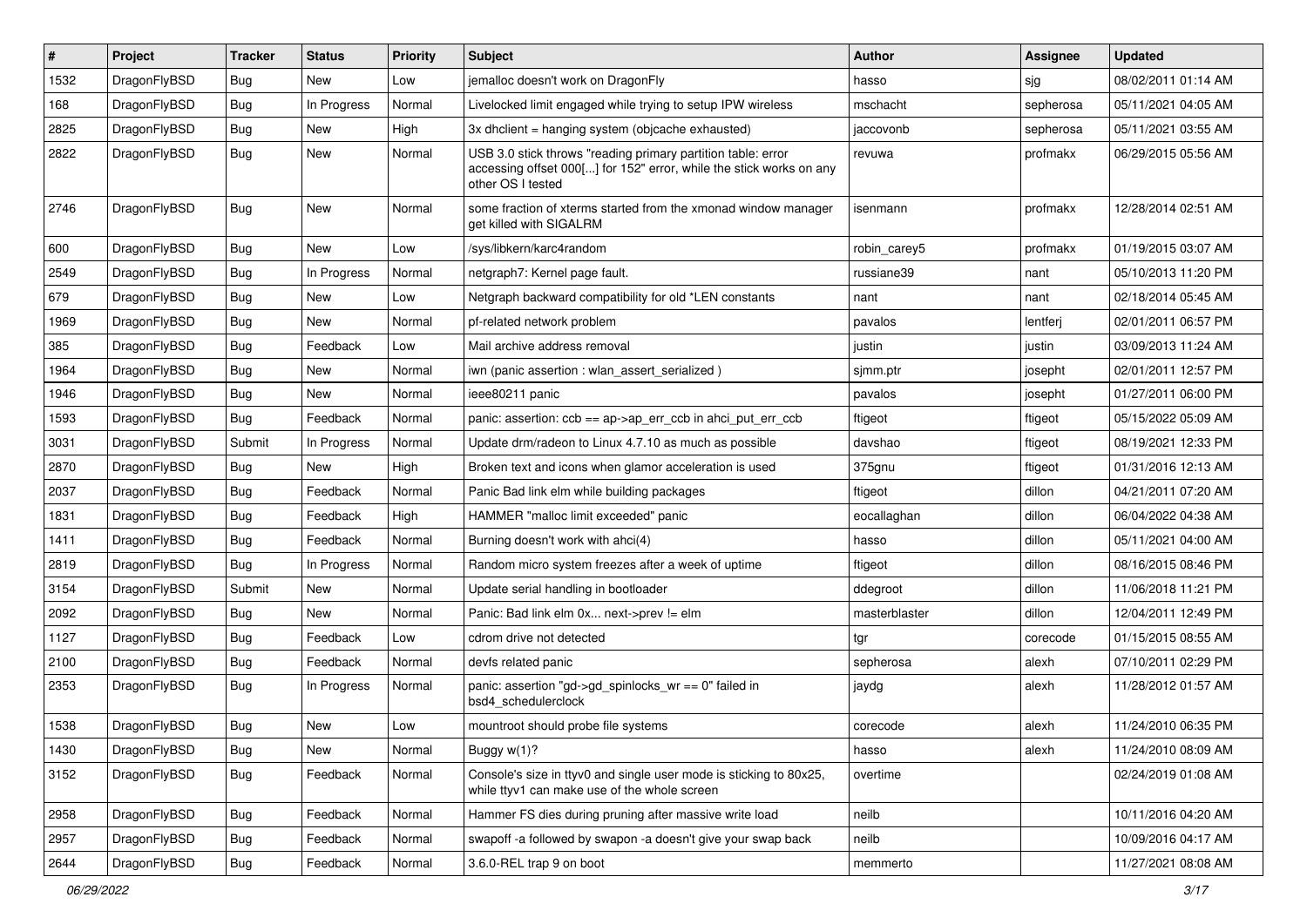| $\vert$ # | Project      | <b>Tracker</b> | <b>Status</b> | <b>Priority</b> | Subject                                                                                         | Author           | <b>Assignee</b> | <b>Updated</b>      |
|-----------|--------------|----------------|---------------|-----------------|-------------------------------------------------------------------------------------------------|------------------|-----------------|---------------------|
| 2638      | DragonFlyBSD | Bug            | Feedback      | High            | Fix machdep.pmap_mmu_optimize                                                                   | tuxillo          |                 | 05/11/2021 04:07 AM |
| 2636      | DragonFlyBSD | <b>Bug</b>     | Feedback      | Low             | Add -x flag to iostat (a la solaris)                                                            | tuxillo          |                 | 05/11/2021 04:07 AM |
| 2617      | DragonFlyBSD | <b>Bug</b>     | Feedback      | Normal          | Possible issue with wireless mouse on 3.6 release                                               | FilippoMo        |                 | 01/14/2015 03:42 PM |
| 2556      | DragonFlyBSD | Bug            | Feedback      | Normal          | DragonFly v3.5.0.81.gd3479 - Process signal weirdness                                           | tuxillo          |                 | 12/17/2013 03:48 PM |
| 2459      | DragonFlyBSD | <b>Bug</b>     | Feedback      | Normal          | apic problems with HP Probook 4510s                                                             | thowe            |                 | 11/27/2021 08:22 AM |
| 2396      | DragonFlyBSD | Bug            | Feedback      | High            | Latest 3.1 development version core dumps while destroying master<br><b>PFS</b>                 | sgeorge          |                 | 01/23/2013 04:10 PM |
| 2347      | DragonFlyBSD | <b>Bug</b>     | Feedback      | High            | Hammer PFSes destroy does not give back full space allocated to<br><b>PFS</b>                   | sgeorge          |                 | 07/19/2012 01:11 AM |
| 2288      | DragonFlyBSD | <b>Bug</b>     | Feedback      | Normal          | Random IO performance loss introduced since January 1st                                         | lentferj         |                 | 01/23/2013 04:21 PM |
| 2090      | DragonFlyBSD | <b>Bug</b>     | Feedback      | Normal          | snd_hda does not support headphone automute                                                     | justin           |                 | 03/29/2012 08:03 PM |
| 2081      | DragonFlyBSD | Bug            | Feedback      | Normal          | Panic on device "detach" / "failure"                                                            | vsrinivas        |                 | 02/29/2012 07:11 AM |
| 1860      | DragonFlyBSD | <b>Bug</b>     | Feedback      | Normal          | Panic while creating UFS fs on vn(4) for initrd                                                 | matthias         |                 | 02/29/2012 07:16 AM |
| 1824      | DragonFlyBSD | <b>Bug</b>     | Feedback      | Normal          | kernel panic, x86, 2.7.3.859.ge5104                                                             | akirchhoff135014 |                 | 03/10/2013 07:49 AM |
| 1745      | DragonFlyBSD | Bug            | Feedback      | Normal          | kmalloc panic                                                                                   | josepht          |                 | 05/11/2021 04:05 AM |
| 1727      | DragonFlyBSD | <b>Bug</b>     | Feedback      | Normal          | CD boot panic (2.6.1) (usb?)                                                                    | kiril            |                 | 05/15/2022 05:10 AM |
| 1718      | DragonFlyBSD | Bug            | Feedback      | Normal          | IDE disk drive not detected by x86_64 2.6.1 Live CD                                             | bcox             |                 | 11/27/2021 08:25 AM |
| 1717      | DragonFlyBSD | Bug            | Feedback      | Normal          | HAMMER panic in hammer_cursor_down()                                                            | josepht1         |                 | 05/11/2021 04:05 AM |
| 1672      | DragonFlyBSD | <b>Bug</b>     | Feedback      | Normal          | panic (trap 12) around btree_search() in 2.4.1-RELEASE                                          | floid            |                 | 01/19/2015 03:36 AM |
| 1668      | DragonFlyBSD | Bug            | Feedback      | Normal          | Power button not working                                                                        | elekktretterr    |                 | 03/10/2013 06:22 AM |
| 1618      | DragonFlyBSD | Bug            | Feedback      | Normal          | collision for 'struct pmap' when using RPC and <sys user.h=""></sys>                            | carenas          |                 | 05/11/2021 04:05 AM |
| 1613      | DragonFlyBSD | <b>Bug</b>     | Feedback      | Normal          | USB Keyboard not working on master                                                              | elekktretterr    |                 | 05/11/2021 04:05 AM |
| 1592      | DragonFlyBSD | Bug            | Feedback      | Normal          | AcpiOSUnmapMemory: Warning, deallocation did not track<br>allocation.                           | eocallaghan      |                 | 06/02/2014 07:45 AM |
| 1591      | DragonFlyBSD | Bug            | Feedback      | Normal          | Lenovo X301 hangs with AHCI Driver CMD TIMEOUT<br>STS=d0 <bsy></bsy>                            | eocallaghan      |                 | 05/11/2021 04:05 AM |
| 1580      | DragonFlyBSD | <b>Bug</b>     | Feedback      | Normal          | Panic (Fatal trap 12: page fault while in kernel mode) while playing<br>with pf and netif names | rumcic           |                 | 12/21/2018 01:21 AM |
| 1577      | DragonFlyBSD | Bug            | Feedback      | Normal          | panic: assertion: leaf->base.obj_id == ip->obj_id in<br>hammer_ip_delete_range                  | qhwt+dfly        |                 | 05/11/2021 04:01 AM |
| 1563      | DragonFlyBSD | Bug            | Feedback      | Normal          | reset(1) doesn't reset terminal to the defaults                                                 | hasso            |                 | 03/10/2013 04:17 AM |
| 1560      | DragonFlyBSD | <b>Bug</b>     | Feedback      | Normal          | Unable to modify partition table on ThinkPad T61p during install                                | rehsack          |                 | 01/15/2015 08:57 AM |
| 1521      | DragonFlyBSD | <b>Bug</b>     | Feedback      | Normal          | amd64 2.4 livecd won't mount root at boot                                                       | bolapara         |                 | 01/28/2018 03:45 AM |
| 1489      | DragonFlyBSD | Bug            | Feedback      | Normal          | panic: ufs_dirbad: bad dir                                                                      | rumcic           |                 | 03/10/2013 04:34 AM |
| 1486      | DragonFlyBSD | Bug            | Feedback      | Normal          | Interrupt storm related to SATA DVD device                                                      | hasso            |                 | 05/11/2021 04:01 AM |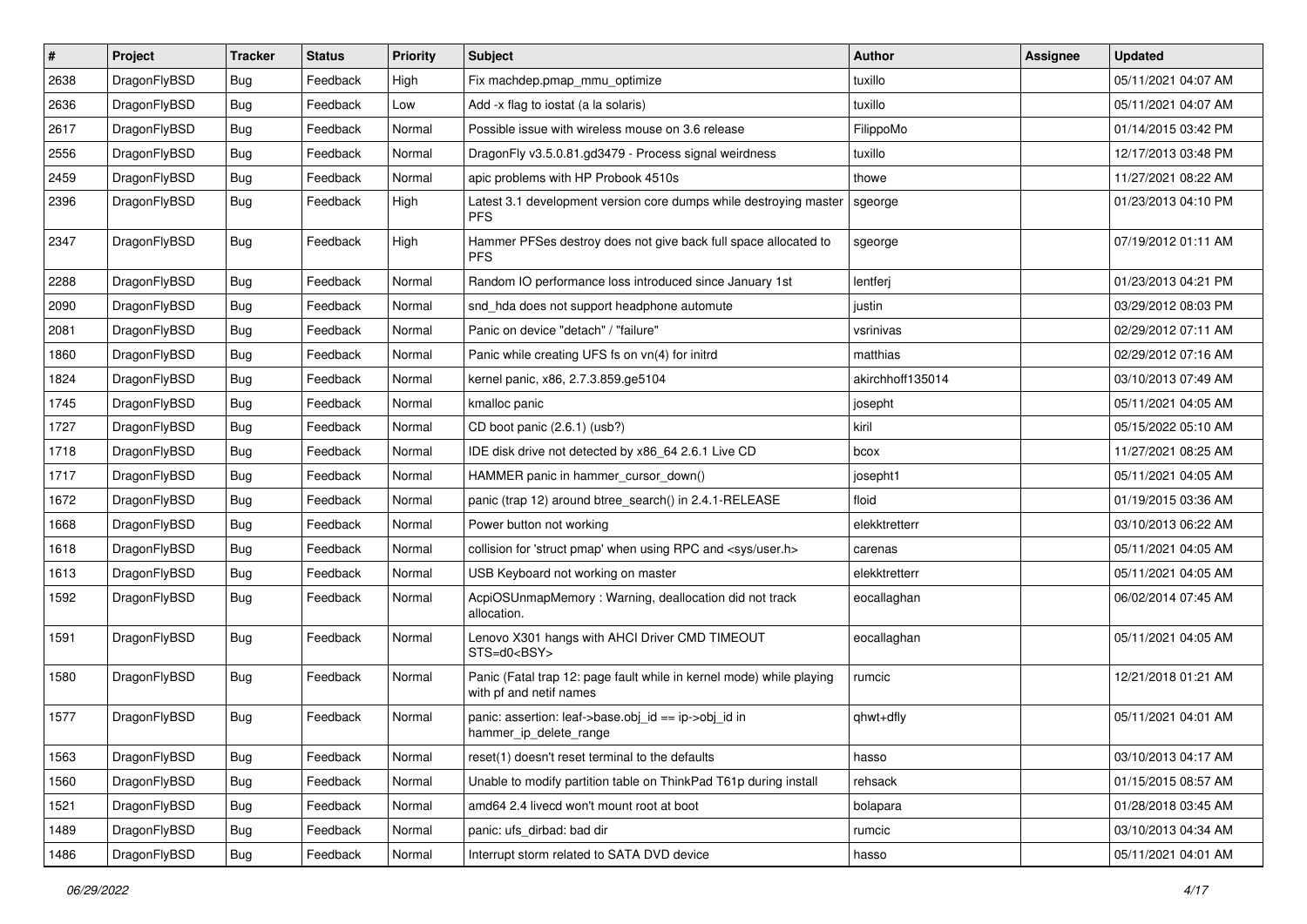| $\sharp$ | Project      | <b>Tracker</b> | <b>Status</b> | <b>Priority</b> | Subject                                                                                                                                                   | Author            | Assignee | <b>Updated</b>      |
|----------|--------------|----------------|---------------|-----------------|-----------------------------------------------------------------------------------------------------------------------------------------------------------|-------------------|----------|---------------------|
| 1481     | DragonFlyBSD | <b>Bug</b>     | Feedback      | Normal          | panic: assertion: kva_p(buf) in soopt_from_kbuf (after ipfw pipe<br>show, 2.2.1-R)                                                                        | combiner          |          | 05/11/2021 04:01 AM |
| 1456     | DragonFlyBSD | <b>Bug</b>     | Feedback      | Normal          | Microsoft wireless desktop problems                                                                                                                       | elekktretterr     |          | 01/15/2015 08:34 AM |
| 1454     | DragonFlyBSD | <b>Bug</b>     | Feedback      | Normal          | Unable to boot from external USB DVD drive                                                                                                                | elekktretterr     |          | 05/11/2021 04:01 AM |
| 1448     | DragonFlyBSD | Bug            | Feedback      | Normal          | panic: assertion: _tp->tt_msg->tt_cpuid == mycpuid in<br>tcp_callout_active tcp_output tcp_usr_send netmsg_pru_send<br>netmsg_service tcpmsg_service_loop | dillon            |          | 05/11/2021 04:00 AM |
| 1429     | DragonFlyBSD | Bug            | Feedback      | Normal          | vkernel bug - "mfree: m->m_nextpkt != NULL"                                                                                                               | dillon            |          | 05/11/2021 04:00 AM |
| 1387     | DragonFlyBSD | <b>Bug</b>     | Feedback      | Normal          | zero-size malloc and ps: kvm_getprocs: Bad address                                                                                                        | qhwt+dfly         |          | 05/11/2021 04:00 AM |
| 1332     | DragonFlyBSD | Bug            | Feedback      | Normal          | DFBSD 2.2 - Booting usbcdrom/usbsticks on thinkpad hangs on<br>"BTX Halted"                                                                               | tuxillo           |          | 05/11/2021 04:00 AM |
| 1330     | DragonFlyBSD | Bug            | Feedback      | Normal          | Hammer, usb disk, SYNCHRONIZE CACHE failure                                                                                                               | josepht           |          | 06/02/2014 04:56 AM |
| 1282     | DragonFlyBSD | Bug            | Feedback      | Normal          | panic (trap 12) when booting SMP kernel on Atom 330 (dual core)                                                                                           | tomaz.borstnar    |          | 05/11/2021 04:00 AM |
| 1250     | DragonFlyBSD | <b>Bug</b>     | Feedback      | Normal          | Panic upon plugging an USB flash drive into the machine                                                                                                   | rumcic            |          | 03/10/2013 05:17 AM |
| 1249     | DragonFlyBSD | <b>Bug</b>     | Feedback      | Normal          | panic: ffs_vfree: freeing free inode                                                                                                                      | rumcic            |          | 03/10/2013 05:13 AM |
| 1144     | DragonFlyBSD | <b>Bug</b>     | Feedback      | Normal          | Incorrect clock under KVM                                                                                                                                 | msylvan           |          | 03/09/2013 01:17 PM |
| 1101     | DragonFlyBSD | <b>Bug</b>     | Feedback      | Normal          | ohci related panic                                                                                                                                        | polachok          |          | 05/11/2021 04:00 AM |
| 979      | DragonFlyBSD | Bug            | Feedback      | Normal          | Failure-prone USB mass storage (SB600? msdosfs? CAM?)                                                                                                     | floid             |          | 01/15/2015 08:38 AM |
| 846      | DragonFlyBSD | <b>Bug</b>     | Feedback      | Normal          | USB bugs:usb mouse can't used!                                                                                                                            | frankning         |          | 01/15/2015 08:36 AM |
| 806      | DragonFlyBSD | <b>Bug</b>     | Feedback      | Normal          | boot error on MacBook                                                                                                                                     | tralamazza        |          | 06/04/2022 05:28 AM |
| 570      | DragonFlyBSD | <b>Bug</b>     | Feedback      | Normal          | 1.8.x: ACPI problems                                                                                                                                      | qhwt+dfly         |          | 06/02/2014 03:45 AM |
| 285      | DragonFlyBSD | <b>Bug</b>     | Feedback      | Low             | interrupt latency with re without ip address configured                                                                                                   | thomas.nikolajsen |          | 02/20/2014 10:30 AM |
| 243      | DragonFlyBSD | Bug            | Feedback      | Normal          | weird behavior in the shell                                                                                                                               | swildner          |          | 05/31/2022 02:51 PM |
| 3317     | DragonFlyBSD | <b>Bug</b>     | In Progress   | Normal          | Network vtnet0 not working on Hetzner cloud                                                                                                               | mneumann          |          | 06/18/2022 03:55 AM |
| 3310     | DragonFlyBSD | <b>Bug</b>     | In Progress   | Normal          | NVMM+QEMU fail to boot with UEFI: Mem Assist Failed<br>[gpa=0xfffffff0]                                                                                   | liweitianux       |          | 01/11/2022 03:22 PM |
| 3299     | DragonFlyBSD | Bug            | In Progress   | Normal          | DragonFlyBSD reports utterly wrong uptime (most of the time, right<br>after booting in)                                                                   | adrian            |          | 11/11/2021 01:43 PM |
| 3269     | DragonFlyBSD | Bug            | In Progress   | Normal          | Is double-buffer'd buf still required by HAMMER2 ?                                                                                                        | tkusumi           |          | 05/12/2021 04:09 PM |
| 3113     | DragonFlyBSD | Bug            | In Progress   | Urgent          | Booting vKernel fails due being out of swap space                                                                                                         | tcullen           |          | 05/11/2021 04:14 AM |
| 3111     | DragonFlyBSD | <b>Bug</b>     | In Progress   | High            | Mouse lags every second heavily under X11                                                                                                                 | mneumann          |          | 12/12/2017 09:46 PM |
| 3021     | DragonFlyBSD | <b>Bug</b>     | In Progress   | Normal          | sys/dev/drm/i915/i915_gem_stolen.c:115]: (error) Signed integer<br>overflow for expression '65535<<20'                                                    | dcb               |          | 04/11/2017 12:46 PM |
| 3011     | DragonFlyBSD | <b>Bug</b>     | In Progress   | Normal          | dragonfly/sys/dev/netif/re/re.c: suspicious code?                                                                                                         | dcb               |          | 07/29/2017 01:26 AM |
| 2797     | DragonFlyBSD | <b>Bug</b>     | In Progress   | Low             | vkernels with & without machdep.pmap_mmu_optimize                                                                                                         | yellowrabbit2010  |          | 11/27/2021 08:06 AM |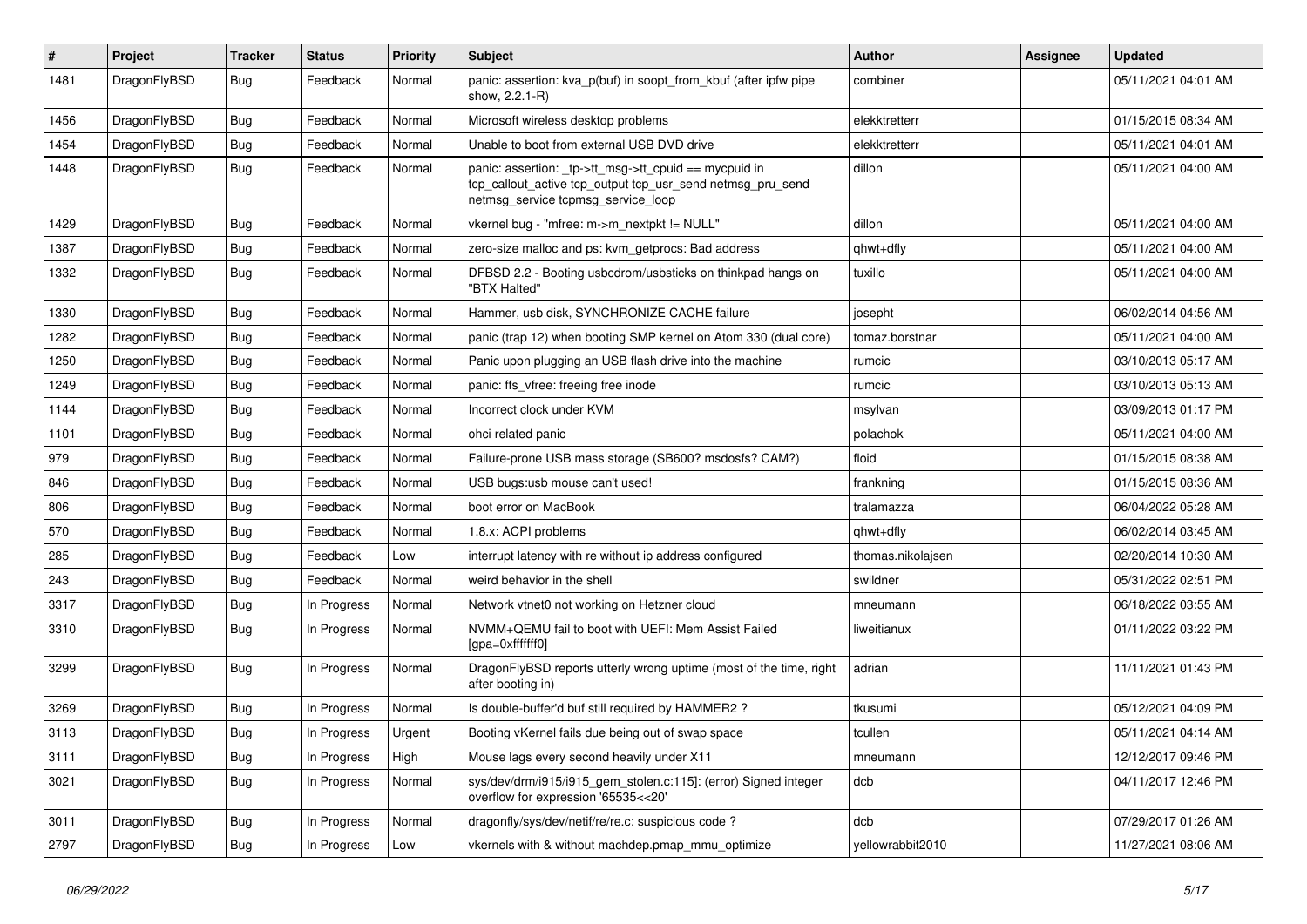| $\sharp$ | Project      | <b>Tracker</b> | <b>Status</b> | <b>Priority</b> | Subject                                                                                                   | <b>Author</b>      | Assignee | <b>Updated</b>      |
|----------|--------------|----------------|---------------|-----------------|-----------------------------------------------------------------------------------------------------------|--------------------|----------|---------------------|
| 2731     | DragonFlyBSD | Bug            | In Progress   | Normal          | Screen full of random colors when starting Xorg with Intel Haswell<br>HD Graphics P4600                   | jkatzmaier         |          | 11/12/2014 04:08 PM |
| 2631     | DragonFlyBSD | Bug            | In Progress   | Low             | Verify library versioning current with full package build and switch it<br>on (after publishing packages) | tuxillo            |          | 05/11/2021 04:06 AM |
| 2499     | DragonFlyBSD | <b>Bug</b>     | In Progress   | Urgent          | DRAGONFLY_3_2 lockd not responding correctly                                                              | Nerzhul            |          | 01/22/2013 12:47 PM |
| 2414     | DragonFlyBSD | Bug            | In Progress   | Normal          | Lenovo S10 acpi freeze (not new)                                                                          | davshao            |          | 05/11/2021 04:13 AM |
| 2360     | DragonFlyBSD | <b>Bug</b>     | In Progress   | Normal          | Wishlist: virtio driver import                                                                            | vsrinivas          |          | 06/04/2022 04:16 AM |
| 2351     | DragonFlyBSD | Bug            | In Progress   | Normal          | DFBSD v3.1.0.579.g44ccf - Stuck during startup, random freezes                                            | tuxillo            |          | 04/24/2012 08:21 AM |
| 2345     | DragonFlyBSD | <b>Bug</b>     | In Progress   | Normal          | DFBSD v3.1.0.457.gd679f - NFS panic on diskless station                                                   | tuxillo            |          | 04/07/2012 05:22 PM |
| 2296     | DragonFlyBSD | <b>Bug</b>     | In Progress   | High            | panic: assertion "m->wire count > 0" failed                                                               | thomas.nikolajsen  |          | 08/30/2012 06:09 AM |
| 2282     | DragonFlyBSD | <b>Bug</b>     | In Progress   | Normal          | gdb segfaults with certain corefiles                                                                      | tuxillo            |          | 01/18/2012 04:40 PM |
| 2013     | DragonFlyBSD | <b>Bug</b>     | In Progress   | Normal          | oversized DMA request loop                                                                                | josepht            |          | 05/11/2021 04:06 AM |
| 1749     | DragonFlyBSD | <b>Bug</b>     | In Progress   | Normal          | HAMMER fsstress panic in hammer_flush_inode_core<br>'ip->flush_state != HAMMER_FST_FLUSH'                 | vsrinivas          |          | 05/11/2021 04:06 AM |
| 1744     | DragonFlyBSD | Bug            | In Progress   | Normal          | HAMMER fsstress panic in hammer_setup_child_callback                                                      | vsrinivas          |          | 05/11/2021 04:05 AM |
| 1669     | DragonFlyBSD | Bug            | In Progress   | Normal          | Drive wont open using button                                                                              | elekktretterr      |          | 02/29/2012 12:05 PM |
| 1661     | DragonFlyBSD | <b>Bug</b>     | In Progress   | Normal          | panic on password entry mount smb filesystem                                                              | vsrinivas          |          | 11/27/2021 08:29 AM |
| 1502     | DragonFlyBSD | <b>Bug</b>     | In Progress   | Normal          | Lock while deleting files from nohistory HAMMER directories                                               | hasso              |          | 03/10/2013 04:28 AM |
| 1398     | DragonFlyBSD | Submit         | In Progress   | Normal          | hdestroy(3) restricts hash key to point to malloc'ed space                                                | Anonymous          |          | 08/20/2021 04:06 PM |
| 1368     | DragonFlyBSD | Bug            | In Progress   | Normal          | suspend signal race?                                                                                      | qhwt+dfly          |          | 05/11/2021 03:51 AM |
| 1336     | DragonFlyBSD | Bug            | In Progress   | Normal          | Still looking for reports of missed directory entries w/ HAMMER                                           | dillon             |          | 05/11/2021 04:00 AM |
| 1307     | DragonFlyBSD | <b>Bug</b>     | In Progress   | Normal          | hammer tid -2 shows unexpected result                                                                     | corecode           |          | 10/18/2016 05:29 PM |
| 1218     | DragonFlyBSD | <b>Bug</b>     | In Progress   | Normal          | panic: assertion: error == 0 in hammer_start_transaction                                                  | rumcic             |          | 05/11/2021 04:00 AM |
| 1181     | DragonFlyBSD | Bug            | In Progress   | Normal          | ACX111 panic                                                                                              | elekktretterr      |          | 05/11/2021 04:00 AM |
| 1148     | DragonFlyBSD | <b>Bug</b>     | In Progress   | Low             | BCM4311 wireless network adapter detected but not functional                                              | archimedes.gaviola |          | 05/11/2021 04:00 AM |
| 884      | DragonFlyBSD | <b>Bug</b>     | In Progress   | High            | Performance/memory problems under filesystem IO load                                                      | hasso              |          | 05/11/2021 03:50 AM |
| 725      | DragonFlyBSD | <b>Bug</b>     | In Progress   | Low             | 'make distribution' fails w/'ro' /usr/obi                                                                 | c.turner           |          | 03/09/2013 01:01 PM |
| 604      | DragonFlyBSD | <b>Bug</b>     | In Progress   | Normal          | 1.8.1-RELEASE - clock runs fast on mainboard ASUS P5A-B                                                   | yeti               |          | 05/11/2021 03:55 AM |
| 331      | DragonFlyBSD | Bug            | In Progress   | Normal          | ftpsesame (aka Bridging S01E03)                                                                           | bastyaelvtars      |          | 03/09/2013 12:28 PM |
| 3316     | DragonFlyBSD | <b>Bug</b>     | New           | Normal          | hammer2_dirent_create() allows creating >1 dirents with the same<br>name                                  | tkusumi            |          | 06/05/2022 12:35 PM |
| 3313     | DragonFlyBSD | <b>Bug</b>     | New           | Normal          | Can't boot from my live USB at all. The kernel loading process<br>hangs.                                  | rempas             |          | 06/03/2022 12:16 AM |
| 3312     | DragonFlyBSD | Submit         | New           | Normal          | hammer2: redundant chain modify after chain creation                                                      | tkusumi            |          | 05/15/2022 01:35 PM |
| 3311     | DragonFlyBSD | <b>Bug</b>     | New           | Low             | TrueCrypt support may cause kernel crash                                                                  | arcade@b1t.name    |          | 04/29/2022 06:19 AM |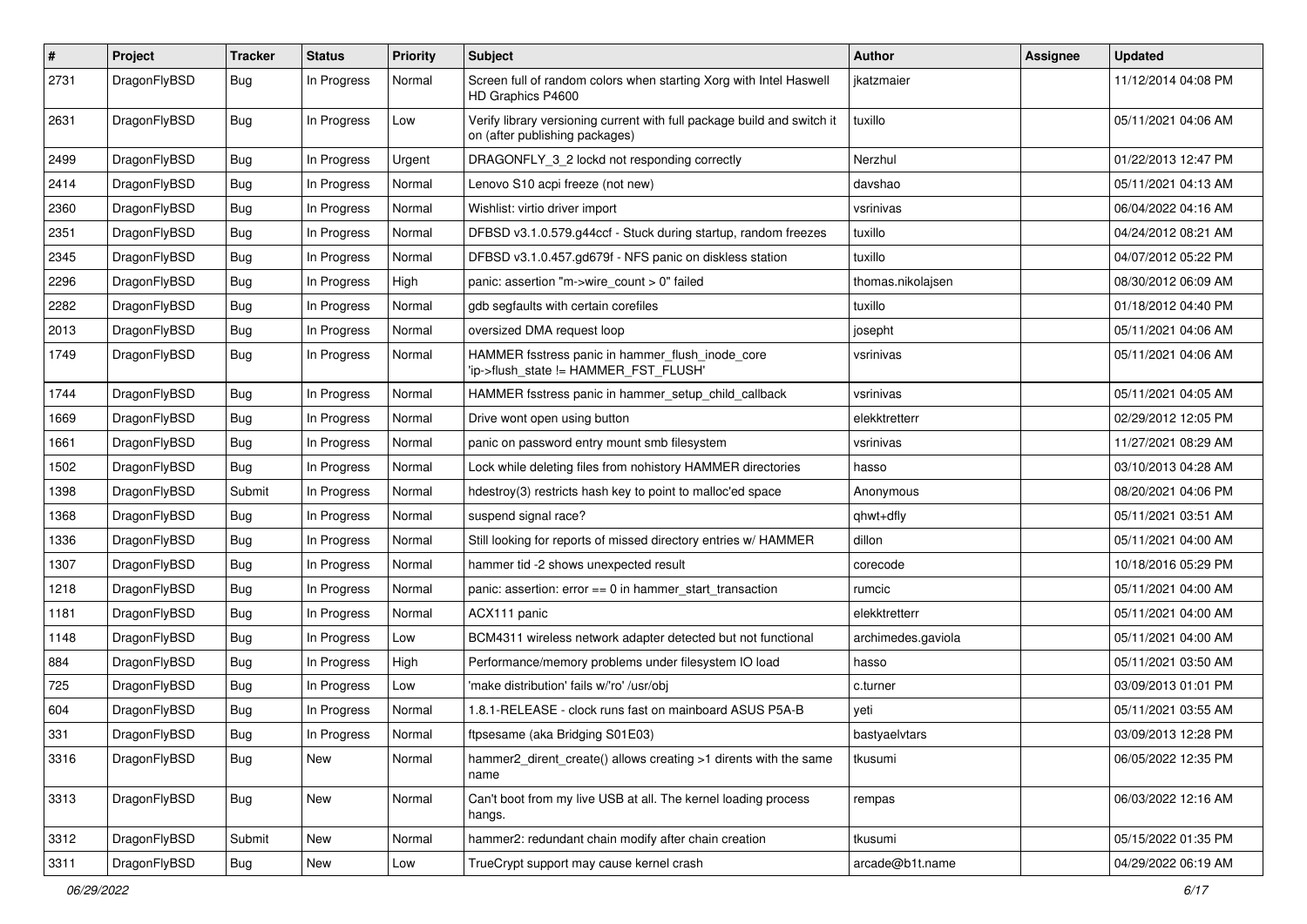| $\pmb{\#}$ | Project      | <b>Tracker</b> | <b>Status</b> | <b>Priority</b> | Subject                                                                                                   | <b>Author</b>     | Assignee | <b>Updated</b>      |
|------------|--------------|----------------|---------------|-----------------|-----------------------------------------------------------------------------------------------------------|-------------------|----------|---------------------|
| 3302       | DragonFlyBSD | Bug            | New           | Normal          | Will not boot on System76 Lemur Pro (lemp10)                                                              | piecuch           |          | 11/03/2021 10:21 AM |
| 3301       | DragonFlyBSD | Bug            | New           | Normal          | Gkrellm from the packages is not showing logged in users in main<br>window, logged in users always $== 0$ | adrian            |          | 01/08/2022 04:24 AM |
| 3300       | DragonFlyBSD | Bug            | New           | Normal          | Running Xvnc from TigerVNC package through the INETD daemon<br>in TCP WAIT mode fails hard                | adrian            |          | 01/08/2022 04:25 AM |
| 3298       | DragonFlyBSD | Bug            | New           | Normal          | Running "w" and having logged in via XDM through VNC, "w" prints<br>an extra error message                | piecuch           |          | 10/25/2021 09:16 AM |
| 3284       | DragonFlyBSD | <b>Bug</b>     | <b>New</b>    | Normal          | Wrong towlower() result for U+038A                                                                        | bhaible           |          | 07/10/2021 03:34 AM |
| 3283       | DragonFlyBSD | Bug            | New           | Normal          | mknodat() cannot create FIFOs                                                                             | bhaible           |          | 07/10/2021 03:34 AM |
| 3282       | DragonFlyBSD | Bug            | <b>New</b>    | Normal          | unexpected errno value from fopen()                                                                       | bhaible           |          | 07/10/2021 03:34 AM |
| 3281       | DragonFlyBSD | Bug            | New           | Normal          | Crash after leaving unattended for a while                                                                | bhaible           |          | 07/10/2021 03:32 AM |
| 3280       | DragonFlyBSD | Bug            | New           | Normal          | KMS console and i915(4) not working in 6.0                                                                | cmusser           |          | 07/10/2021 03:35 AM |
| 3278       | DragonFlyBSD | Bug            | <b>New</b>    | Normal          | Second screen image is distorted                                                                          | arcade@b1t.name   |          | 07/10/2021 03:36 AM |
| 3276       | DragonFlyBSD | Submit         | New           | Normal          | Add option controlling whether gpt expand expands the last partition<br>(needs testing)                   | falsifian         |          | 07/10/2021 03:35 AM |
| 3266       | DragonFlyBSD | Bug            | New           | High            | Filesystems broken due to "KKASSERT(count &<br>TOK_COUNTMASK);"                                           | tkusumi           |          | 03/15/2021 01:21 PM |
| 3252       | DragonFlyBSD | Bug            | <b>New</b>    | Normal          | tcsetattr/tcgetattr set errno incorrectly on non-TTY                                                      | tonyc             |          | 10/26/2020 09:34 PM |
| 3249       | DragonFlyBSD | Bug            | New           | Normal          | HAMMER2 fsync(2) not working properly                                                                     | tkusumi           |          | 09/21/2020 07:07 AM |
| 3247       | DragonFlyBSD | Bug            | <b>New</b>    | Normal          | Kernel panic doing nothing much                                                                           | phma              |          | 09/12/2020 11:40 PM |
| 3246       | DragonFlyBSD | <b>Bug</b>     | <b>New</b>    | Normal          | HAMMER2 unable to handle ENOSPC properly                                                                  | tkusumi           |          | 09/04/2020 11:11 AM |
| 3245       | DragonFlyBSD | Bug            | <b>New</b>    | Normal          | panic: free: guard1x fail, i915 load from loader.conf                                                     | polachok          |          | 08/21/2020 10:36 AM |
| 3243       | DragonFlyBSD | Bug            | <b>New</b>    | Normal          | SMART status not reported properly for SSD disks                                                          | daftaupe          |          | 09/09/2020 11:03 PM |
| 3240       | DragonFlyBSD | Bug            | New           | High            | compile error because of openssl with /usr/dports/security/rhash for<br>mysql 8 install                   | <b>UlasSAYGIN</b> |          | 06/04/2020 08:05 AM |
| 3239       | DragonFlyBSD | Bug            | <b>New</b>    | Normal          | unable to SIGKILL glitched emacs                                                                          | piecuch           |          | 05/26/2020 03:30 AM |
| 3238       | DragonFlyBSD | <b>Bug</b>     | <b>New</b>    | Normal          | race conditions when printing from vkernel console                                                        | piecuch           |          | 05/19/2020 02:50 PM |
| 3235       | DragonFlyBSD | Bug            | <b>New</b>    | Normal          | Kernel panic in devfs vnops.c                                                                             | mneumann          |          | 04/28/2020 07:00 AM |
| 3231       | DragonFlyBSD | <b>Bug</b>     | New           | Normal          | wifi drops on 5.8                                                                                         | tse               |          | 04/06/2020 05:08 AM |
| 3228       | DragonFlyBSD | Bug            | New           | Low             | pfi kif unref: state refcount $\leq 0$ in dmesg                                                           | justin            |          | 03/05/2021 06:39 AM |
| 3227       | DragonFlyBSD | Submit         | New           | Normal          | Add HAMMER2 instructions in the installation medium README                                                | daftaupe          |          | 03/26/2020 03:34 PM |
| 3226       | DragonFlyBSD | <b>Bug</b>     | New           | Normal          | Xorg freezes in vm: thread stuck in "objtrm1"                                                             | peeter            |          | 04/08/2020 02:10 AM |
| 3225       | DragonFlyBSD | <b>Bug</b>     | New           | Normal          | nfsd freeze when using gemu                                                                               | tse               |          | 03/17/2020 11:52 AM |
| 3224       | DragonFlyBSD | <b>Bug</b>     | New           | Normal          | Kernel panic when trying to ping6                                                                         | zhtw              |          | 03/08/2020 08:55 AM |
| 3222       | DragonFlyBSD | Bug            | New           | Normal          | gcc - undefined reference to '__atomic_load' (missing libatomic?)                                         | mneumann          |          | 02/08/2020 02:45 AM |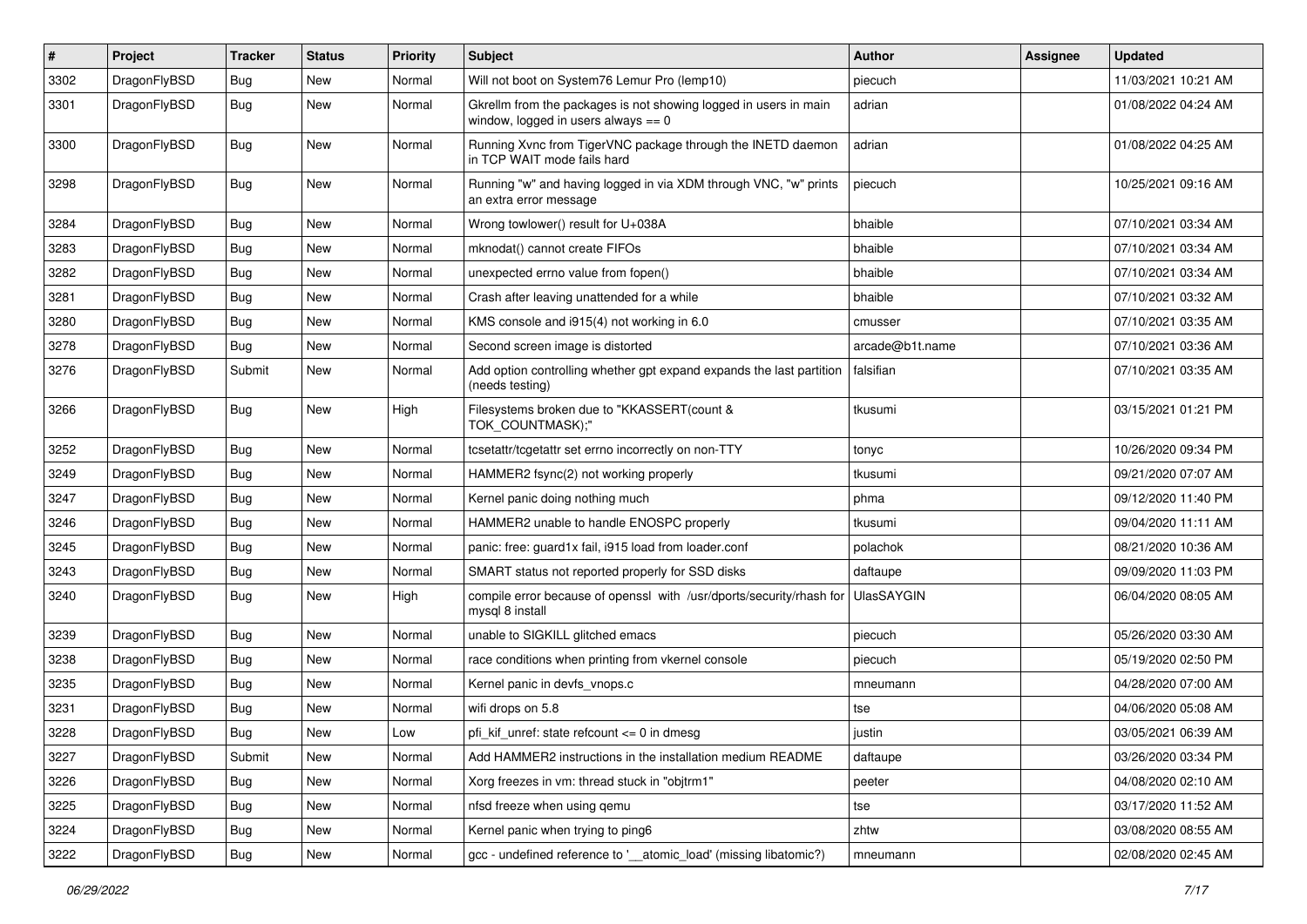| $\vert$ # | Project      | <b>Tracker</b> | <b>Status</b> | <b>Priority</b> | Subject                                                                                                                                                     | Author            | Assignee | <b>Updated</b>      |
|-----------|--------------|----------------|---------------|-----------------|-------------------------------------------------------------------------------------------------------------------------------------------------------------|-------------------|----------|---------------------|
| 3219      | DragonFlyBSD | Bug            | <b>New</b>    | Normal          | x11/xorg port can not be build                                                                                                                              | <b>UlasSAYGIN</b> |          | 03/31/2020 08:57 AM |
| 3218      | DragonFlyBSD | Bug            | <b>New</b>    | Normal          | Kernel panics are not sent to comconsole when booted over EFI                                                                                               | mqudsi            |          | 12/02/2019 08:52 PM |
| 3217      | DragonFlyBSD | Bug            | New           | Normal          | rescue tools: make install fails if rescue folder doesn't exist                                                                                             | dfbsd             |          | 11/27/2019 08:16 PM |
| 3215      | DragonFlyBSD | Bug            | New           | Normal          | Hang in tcdrain(3) after write(3)                                                                                                                           | noloader          |          | 11/25/2019 03:08 PM |
| 3209      | DragonFlyBSD | Bug            | <b>New</b>    | Normal          | svc has some minor bugs                                                                                                                                     | arcade@b1t.name   |          | 10/24/2019 09:08 AM |
| 3208      | DragonFlyBSD | Bug            | New           | Normal          | Crash related to nfsd                                                                                                                                       | tse               |          | 06/11/2020 05:52 AM |
| 3206      | DragonFlyBSD | Submit         | New           | Normal          | update psm/kbd to FreeBSD 12.0 code                                                                                                                         | htse              |          | 10/05/2019 03:49 PM |
| 3201      | DragonFlyBSD | Submit         | New           | Normal          | Fixes make search display                                                                                                                                   | htse              |          | 08/20/2021 04:02 PM |
| 3199      | DragonFlyBSD | Bug            | <b>New</b>    | Normal          | PFS label not found panic                                                                                                                                   | tse               |          | 08/21/2019 03:51 AM |
| 3197      | DragonFlyBSD | Bug            | <b>New</b>    | Normal          | DragonFly upgrades                                                                                                                                          | tse               |          | 04/18/2020 04:18 PM |
| 3196      | DragonFlyBSD | Bug            | New           | Normal          | test issue after redmine upgrade (2)                                                                                                                        | tuxillo           |          | 07/05/2019 04:33 AM |
| 3194      | DragonFlyBSD | Bug            | <b>New</b>    | High            | Hammer kernel crash on mirror-stream of PFS after upgrade<br>(assertion "cursor->flags &<br>HAMMER_CURSOR_ITERATE_CHECK" failed in<br>hammer_btree_iterate) | Anonymous         |          | 06/29/2019 01:32 PM |
| 3189      | DragonFlyBSD | Bug            | New           | Normal          | Allow DragonFly Mail Agent to accept an alternate config via<br>command line switch                                                                         | iang              |          | 08/16/2021 12:42 AM |
| 3184      | DragonFlyBSD | Bug            | <b>New</b>    | Normal          | tsleep(9) return value when PCATCH specified                                                                                                                | tkusumi           |          | 04/03/2019 06:49 AM |
| 3170      | DragonFlyBSD | Bug            | <b>New</b>    | Normal          | repeatable nfsd crash                                                                                                                                       | tse               |          | 06/11/2020 05:52 AM |
| 3165      | DragonFlyBSD | Bug            | <b>New</b>    | Normal          | Looping at boot time                                                                                                                                        | gop               |          | 12/28/2018 01:04 PM |
| 3157      | DragonFlyBSD | Bug            | <b>New</b>    | Normal          | TP-Link UE300 not working in 5.2-RELEASE                                                                                                                    | tuxillo           |          | 11/15/2018 02:08 PM |
| 3147      | DragonFlyBSD | Submit         | New           | Normal          | Enable headless installation                                                                                                                                | ddegroot          |          | 10/09/2018 01:25 PM |
| 3143      | DragonFlyBSD | Bug            | <b>New</b>    | Normal          | assertion "0" failed in hammer2_inode_xop_chain_sync                                                                                                        | cbin              |          | 07/18/2018 12:50 PM |
| 3142      | DragonFlyBSD | Submit         | New           | Normal          | lib/libdmsg: Unbreak using new API EVP_CIPHER_CTX_new()                                                                                                     | tkusumi           |          | 07/08/2018 04:18 AM |
| 3141      | DragonFlyBSD | Bug            | <b>New</b>    | Normal          | dhclient blocks boot process                                                                                                                                | rowo              |          | 12/16/2018 11:01 AM |
| 3139      | DragonFlyBSD | Bug            | <b>New</b>    | Normal          | USB Mouse Does Not Work in DragonflyBSD guest on VirtualBox                                                                                                 | chiguy1256        |          | 06/24/2018 10:14 PM |
| 3135      | DragonFlyBSD | Submit         | New           | Normal          | Add EVFILT RECV and EVFILT SEND                                                                                                                             | tautolog          |          | 05/25/2018 09:59 PM |
| 3134      | DragonFlyBSD | Bug            | <b>New</b>    | Normal          | RFC 3021 (/31 networks) appear to be unsupported                                                                                                            | jailbird          |          | 05/16/2018 11:03 PM |
| 3132      | DragonFlyBSD | <b>Bug</b>     | New           | Low             | unifdef mined                                                                                                                                               | bcallah           |          | 04/26/2018 08:34 PM |
| 3129      | DragonFlyBSD | <b>Bug</b>     | New           | High            | Kernel panic with 5.2.0 on A2SDi-4C-HLN4F                                                                                                                   | stateless         |          | 04/24/2018 12:50 AM |
| 3124      | DragonFlyBSD | Bug            | New           | High            | DragonFlyBSD 5.0.2 with Hammer2 with UEFI install doesn't boot                                                                                              | wiesl             |          | 06/18/2019 05:07 AM |
| 3120      | DragonFlyBSD | <b>Bug</b>     | New           | Normal          | Intel AC 8260 firmware does not load                                                                                                                        | Vintodrimmer      |          | 08/28/2018 03:30 AM |
| 3117      | DragonFlyBSD | Bug            | New           | Normal          | Problem with colours if "intel" video-driver used                                                                                                           | dpostolov         |          | 01/07/2018 11:35 PM |
| 3116      | DragonFlyBSD | Bug            | New           | Normal          | da0 detects on very big volume if to _remove_ usb install stick and<br>reboot on Intel NUC5PPYH                                                             | dpostolov         |          | 01/07/2018 09:40 PM |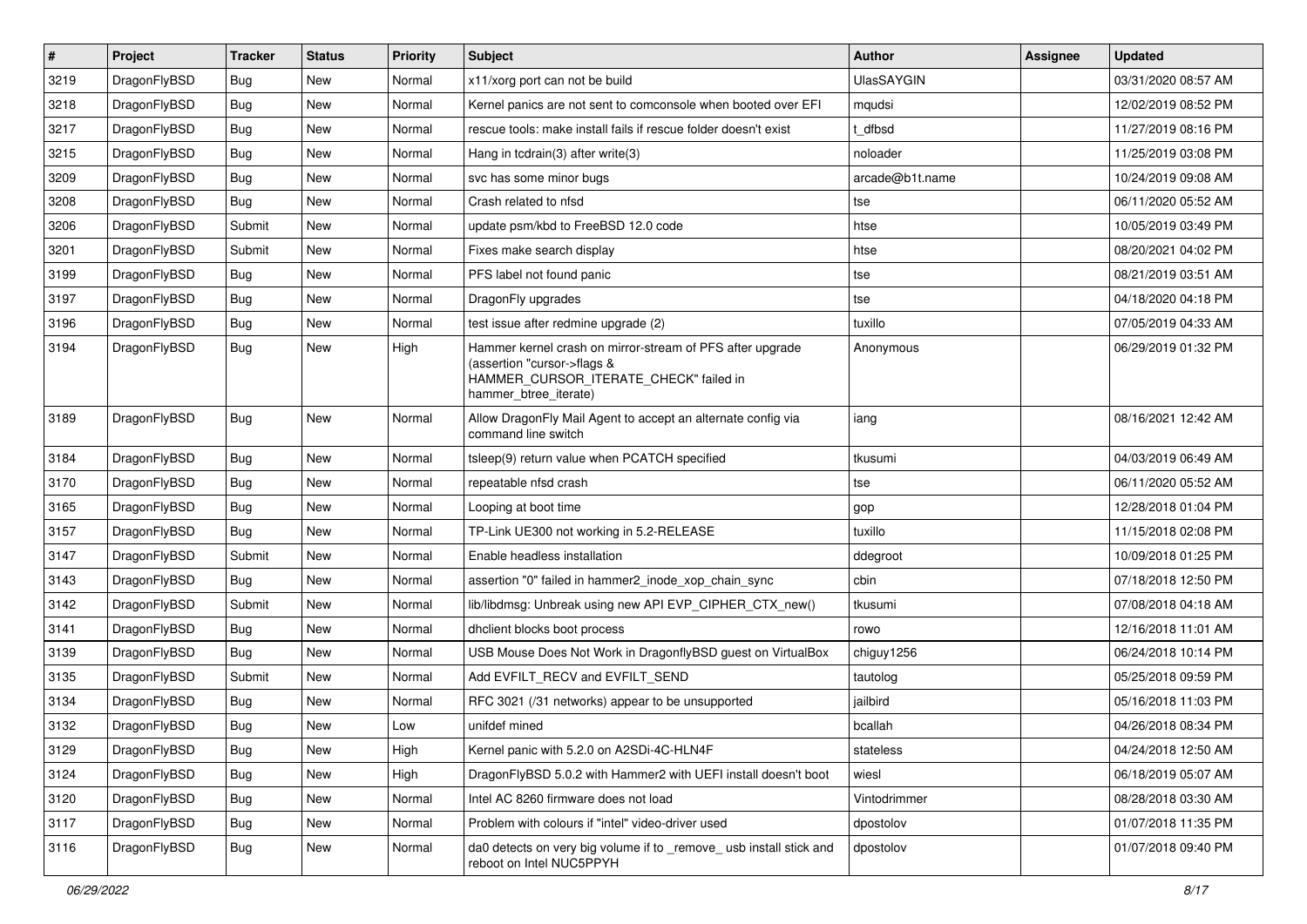| $\vert$ # | Project      | <b>Tracker</b> | <b>Status</b> | <b>Priority</b> | <b>Subject</b>                                                                                            | Author                 | Assignee | <b>Updated</b>      |
|-----------|--------------|----------------|---------------|-----------------|-----------------------------------------------------------------------------------------------------------|------------------------|----------|---------------------|
| 3110      | DragonFlyBSD | Bug            | <b>New</b>    | Normal          | crash with ipfw3 under load                                                                               | bnegre82               |          | 12/09/2017 06:22 AM |
| 3107      | DragonFlyBSD | <b>Bug</b>     | <b>New</b>    | Low             | ACPI interrupt storm when loading i915 on Lenovo T460                                                     | oyvinht                |          | 07/15/2020 07:01 AM |
| 3101      | DragonFlyBSD | <b>Bug</b>     | <b>New</b>    | Low             | PFI CGI install not working in dragonflybsd 5.0.1 USB install                                             | bnegre82               |          | 05/11/2021 04:14 AM |
| 3076      | DragonFlyBSD | Bug            | <b>New</b>    | Normal          | sys/dev/netif/ig_hal/e1000_ich8lan.c:1594: sanity checking mixup?                                         | dcb                    |          | 10/11/2017 01:58 AM |
| 3052      | DragonFlyBSD | Bug            | <b>New</b>    | Normal          | panic DragonFly v4.8.1-RELEASE by mounting a malformed NTFS<br>image [64.000]                             | open.source@ribose.com |          | 08/14/2017 03:22 AM |
| 3051      | DragonFlyBSD | Bug            | <b>New</b>    | Normal          | panic DragonFly v4.8.1-RELEASE by mounting a malformed NTFS<br>image [12.000]                             | open.source@ribose.com |          | 08/14/2017 03:20 AM |
| 3049      | DragonFlyBSD | Bug            | <b>New</b>    | Normal          | panic DragonFly v4.8.1-RELEASE by mounting a malformed<br>msdosfs image [12.128]                          | open.source@ribose.com |          | 08/14/2017 02:53 AM |
| 3047      | DragonFlyBSD | <b>Bug</b>     | <b>New</b>    | Normal          | <b>HAMMER</b> critical write error                                                                        | samuel                 |          | 06/19/2019 09:50 AM |
| 3041      | DragonFlyBSD | Submit         | New           | Normal          | firmware: Remove embedding of multiple images in one module.                                              | Anonymous              |          | 12/25/2020 02:15 AM |
| 3036      | DragonFlyBSD | <b>Bug</b>     | <b>New</b>    | Normal          | panic in icmp_redirect_start() ASSERT_IN_NETISR(0)                                                        | tautolog               |          | 05/11/2017 07:27 PM |
| 3035      | DragonFlyBSD | Bug            | New           | Normal          | panic: assertion "cpu $>= 0$ && cpu < ncpus" failed in netisr cpuport<br>at /usr/src/sys/net/netisr2.h:87 | masu                   |          | 05/11/2017 01:24 AM |
| 3029      | DragonFlyBSD | <b>Bug</b>     | <b>New</b>    | Normal          | Running DflyBSD 4.8 on FreeBSD bhyve as a guest                                                           | iron                   |          | 05/13/2022 04:33 AM |
| 3025      | DragonFlyBSD | Bug            | <b>New</b>    | Normal          | sys/dev/powermng/powernow/powernow.c:284: bad comparison?                                                 | dcb                    |          | 09/23/2017 07:45 AM |
| 3024      | DragonFlyBSD | <b>Bug</b>     | <b>New</b>    | Low             | sys/dev/netif/wi/if wi.c:1090]: (style) Redundant condition                                               | dcb                    |          | 04/11/2017 11:56 AM |
| 3022      | DragonFlyBSD | <b>Bug</b>     | <b>New</b>    | Normal          | sys/dev/netif/ath/ath/if ath.c:2142: strange bitmask?                                                     | dcb                    |          | 04/11/2017 11:49 AM |
| 3018      | DragonFlyBSD | Bug            | <b>New</b>    | Normal          | sys/bus/u4b/wlan/if_run.c:5464]: (style) Redundant condition                                              | dcb                    |          | 04/11/2017 11:26 AM |
| 3006      | DragonFlyBSD | Bug            | <b>New</b>    | Normal          | boot0cfg: panic in kern_udev.c in function _udev_dict_set_cstr when<br>installing in VirtualBox           | MichiGreat             |          | 04/01/2017 02:22 PM |
| 2994      | DragonFlyBSD | Bug            | <b>New</b>    | Normal          | Intermittent boot hangs after git: hammer - HAMMER Version 7                                              | davshao                |          | 03/30/2017 02:06 PM |
| 2972      | DragonFlyBSD | <b>Bug</b>     | <b>New</b>    | Normal          | ipfw3 "deny to me" does not work correctly                                                                | mneumann               |          | 12/27/2016 12:11 PM |
| 2970      | DragonFlyBSD | Bug            | <b>New</b>    | Normal          | kernel 4.7: "Is -I" causes panic on UDF filesystem: "bgetyp -<br>overlapping buffer"                      | peeter                 |          | 12/21/2016 02:46 AM |
| 2936      | DragonFlyBSD | <b>Bug</b>     | <b>New</b>    | Normal          | loader.efi crashes while loading kernel                                                                   | spaceille              |          | 08/20/2016 06:17 AM |
| 2933      | DragonFlyBSD | Submit         | New           | Normal          | Remove unix domain socket support from cat(1)                                                             | sevan                  |          | 08/01/2016 08:10 PM |
| 2931      | DragonFlyBSD | <b>Bug</b>     | <b>New</b>    | Low             | 'gdb' of 'vkernel' unable to print backtrace                                                              | tofergus               |          | 07/26/2016 01:51 PM |
| 2930      | DragonFlyBSD | Bug            | New           | High            | 'objcache' causes panic during 'nfs readdir'                                                              | tofergus               |          | 07/26/2016 01:09 PM |
| 2924      | DragonFlyBSD | Bug            | New           | Normal          | cat -v fails to tag characters in extended table with M- prefix with<br>some locales                      | sevan                  |          | 07/11/2016 07:18 AM |
| 2921      | DragonFlyBSD | Submit         | New           | Normal          | Allow moused to accept userland mouse events                                                              | tautolog               |          | 05/11/2021 04:08 AM |
| 2917      | DragonFlyBSD | <b>Bug</b>     | New           | Normal          | da8: reading primary partition table: error accessing offset<br>000000000000 for 512                      | liweitianux            |          | 05/11/2021 08:43 PM |
| 2915      | DragonFlyBSD | <b>Bug</b>     | New           | High            | Hammer mirror-copy problem                                                                                | _dfbsd                 |          | 08/25/2016 05:28 AM |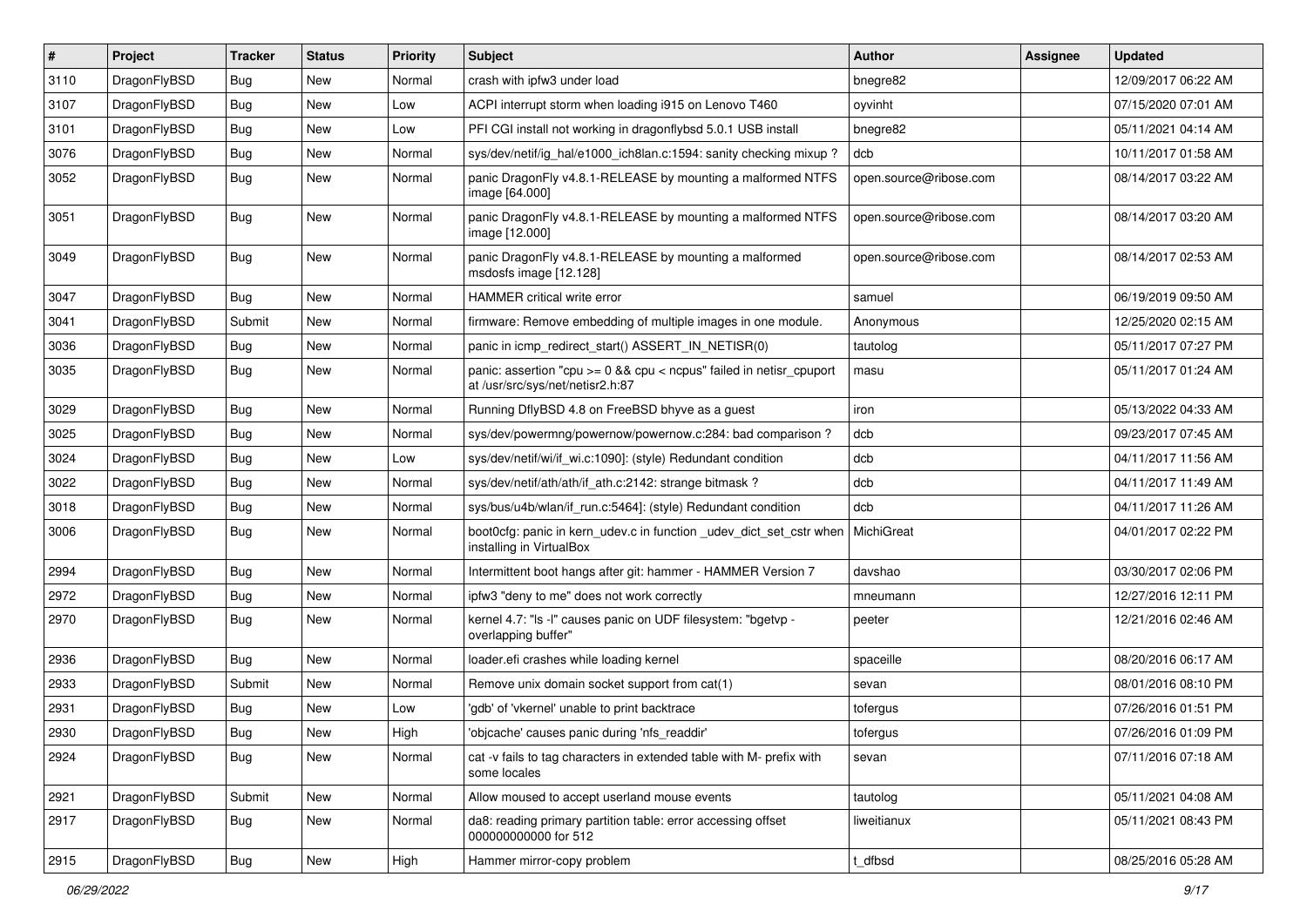| #    | Project      | <b>Tracker</b> | <b>Status</b> | <b>Priority</b> | <b>Subject</b>                                                                                                       | Author           | Assignee | <b>Updated</b>      |
|------|--------------|----------------|---------------|-----------------|----------------------------------------------------------------------------------------------------------------------|------------------|----------|---------------------|
| 2898 | DragonFlyBSD | Bug            | <b>New</b>    | Normal          | <b>HAMMER</b> panic                                                                                                  | pavalos          |          | 11/03/2018 07:05 AM |
| 2892 | DragonFlyBSD | Bug            | <b>New</b>    | Normal          | swap_pager:indefinite wait bufferf error                                                                             | lhmwzy           |          | 02/21/2016 10:32 PM |
| 2891 | DragonFlyBSD | Bug            | New           | Normal          | Kernel panic in IEEE802.11 related code                                                                              | shamaz           |          | 05/29/2016 05:49 PM |
| 2890 | DragonFlyBSD | Bug            | New           | Normal          | not able to boot usb installer on Toshiba Chromebook 2                                                               | johnnywhishbone  |          | 02/22/2016 03:42 AM |
| 2887 | DragonFlyBSD | Bug            | New           | Low             | Missing extattr_namespace_to_string and<br>extattr string to namespace functions                                     | rubenk           |          | 02/06/2016 05:09 AM |
| 2886 | DragonFlyBSD | Bug            | <b>New</b>    | Normal          | dragonfly mail agent: sending a testmail causes high system load                                                     | worf             |          | 02/05/2016 05:53 AM |
| 2882 | DragonFlyBSD | Bug            | New           | Low             | bridge sends packets from individual interfaces                                                                      | arcade@b1t.name  |          | 01/09/2016 12:43 PM |
| 2881 | DragonFlyBSD | Bug            | New           | Normal          | Pulseaudio hangs/resets system when starting X11                                                                     | mneumann         |          | 01/09/2016 03:08 AM |
| 2878 | DragonFlyBSD | Bug            | <b>New</b>    | Low             | [fix] CCVER problem when using clang and cpu extensions<br>(intrinsics)                                              | arcade@b1t.name  |          | 06/24/2016 04:25 AM |
| 2877 | DragonFlyBSD | Bug            | <b>New</b>    | Low             | sed fails when working with UTF-8 locale and non-UTF symbols                                                         | arcade@b1t.name  |          | 12/30/2015 11:20 AM |
| 2874 | DragonFlyBSD | Bug            | New           | Normal          | make world DESTDIR=/emptydir fails                                                                                   | pascii           |          | 12/25/2015 07:04 AM |
| 2863 | DragonFlyBSD | Bug            | New           | Normal          | HAMMER synch tid is zero                                                                                             | shamaz           |          | 12/12/2015 11:24 PM |
| 2859 | DragonFlyBSD | <b>Bug</b>     | New           | Low             | Installer configuration menu always highlights "Select timezone", no<br>matter which step was last completed.        | cgag             |          | 12/02/2015 01:54 PM |
| 2858 | DragonFlyBSD | Bug            | New           | Low             | Installer "Local or UTC" question should have "No" selected by<br>default.                                           | cgag             |          | 12/02/2015 01:18 PM |
| 2857 | DragonFlyBSD | Bug            | <b>New</b>    | Normal          | hammer stalls via bitcoin-qt                                                                                         | tkusumi          |          | 11/30/2015 06:52 AM |
| 2852 | DragonFlyBSD | Bug            | <b>New</b>    | Normal          | Hammer File System - hangs on undo during system boot / mount -<br>will not recover on DragonFlyBSD newer than 3.6.0 | abale            |          | 05/11/2021 04:07 AM |
| 2840 | DragonFlyBSD | Bug            | New           | Normal          | wrong voltage is reported                                                                                            | yellowrabbit2010 |          | 09/11/2015 06:09 PM |
| 2835 | DragonFlyBSD | Bug            | New           | Normal          | /usr/include/c++/5.0/bits/c++locale.h likes<br>POSIX_C_SOURCE>=200809                                                | davshao          |          | 11/18/2015 03:40 AM |
| 2820 | DragonFlyBSD | Bug            | <b>New</b>    | Normal          | TP-Link USB Wi-Fi adapter cannot be reattached to the system                                                         | shamaz           |          | 05/22/2015 09:45 PM |
| 2816 | DragonFlyBSD | Bug            | <b>New</b>    | Normal          | A multitasking process being debugged can get stuck                                                                  | phma             |          | 05/19/2015 03:57 AM |
| 2812 | DragonFlyBSD | Bug            | <b>New</b>    | Normal          | Panic on Intel DE3815TYKHE                                                                                           | tmorp            |          | 05/14/2015 03:14 PM |
| 2809 | DragonFlyBSD | Bug            | <b>New</b>    | Normal          | hammer mirror-stream                                                                                                 | masu             |          | 04/10/2015 12:33 AM |
| 2808 | DragonFlyBSD | Bug            | New           | Normal          | X freeze by switching between X and VT - results in black screen                                                     | lukesky333       |          | 05/11/2021 03:55 AM |
| 2806 | DragonFlyBSD | Bug            | <b>New</b>    | Normal          | failed to configure a link-local address on ath $0$ (errno = 22)                                                     | Chingyuan        |          | 05/25/2021 01:00 AM |
| 2803 | DragonFlyBSD | <b>Bug</b>     | New           | Normal          | HAMMER: Warning: UNDO area too small!                                                                                | ftigeot          |          | 03/11/2015 03:42 PM |
| 2802 | DragonFlyBSD | <b>Bug</b>     | New           | Normal          | USB Wifi urtwn0 crash from cd boot                                                                                   | opvalues         |          | 03/10/2015 01:07 AM |
| 2799 | DragonFlyBSD | <b>Bug</b>     | <b>New</b>    | Normal          | Fatal trap 12 caused by moused(8) -p /dev/cual0                                                                      | opvalues         |          | 03/04/2015 11:01 PM |
| 2790 | DragonFlyBSD | Submit         | <b>New</b>    | Low             | filedesc softrefs increment code factoring                                                                           | dclink           |          | 02/21/2015 04:00 AM |
| 2788 | DragonFlyBSD | Bug            | New           | Normal          | ioctl GSLICEINFO: Not working for vnode slice                                                                        | mneumann         |          | 02/12/2015 07:49 AM |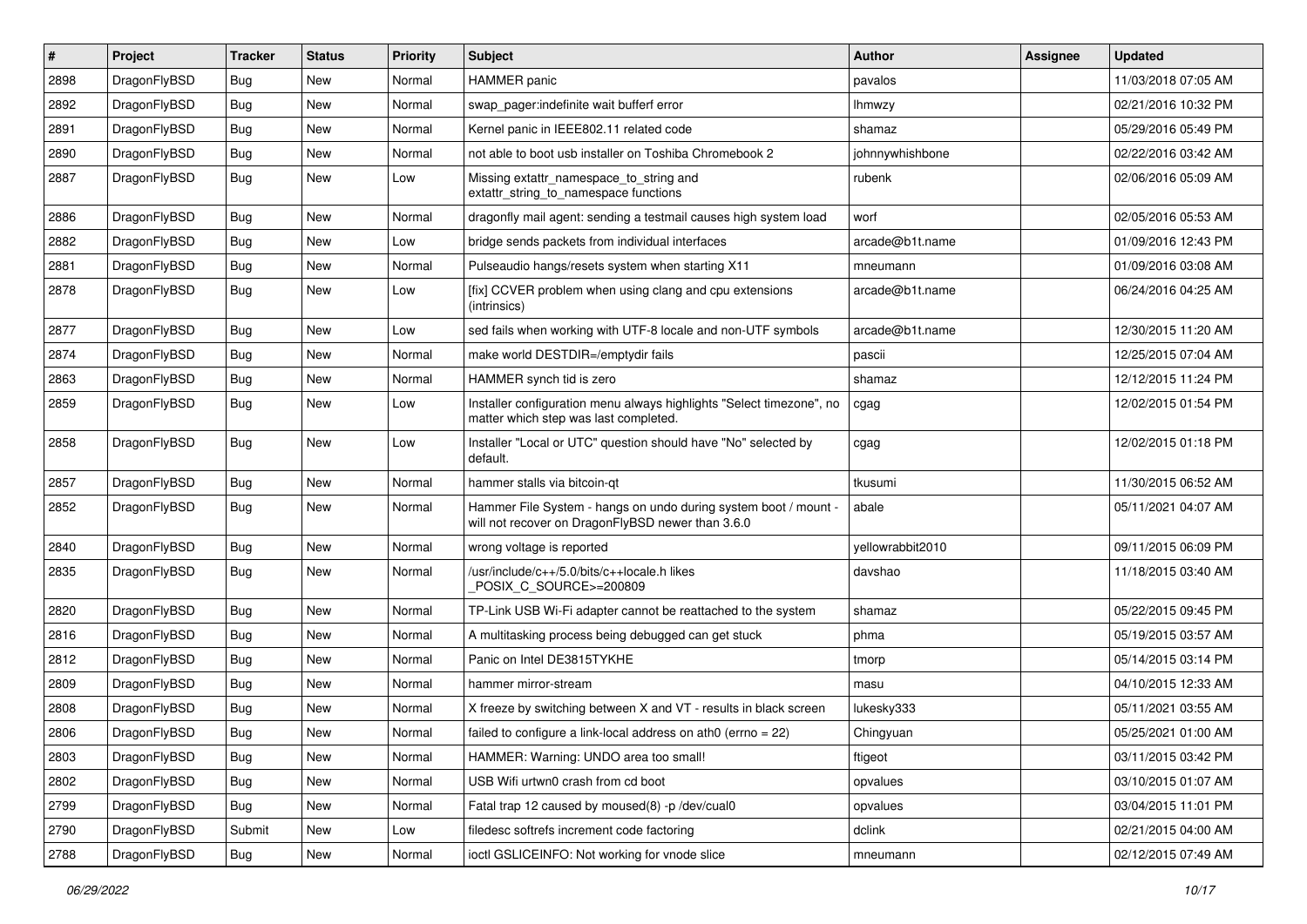| $\pmb{\#}$ | Project      | <b>Tracker</b> | <b>Status</b> | <b>Priority</b> | Subject                                                                                                  | Author            | Assignee | <b>Updated</b>      |
|------------|--------------|----------------|---------------|-----------------|----------------------------------------------------------------------------------------------------------|-------------------|----------|---------------------|
| 2738       | DragonFlyBSD | Bug            | New           | Normal          | Hammer: Strange behavior when trying to recover old version of<br>moved file                             | roland            |          | 11/20/2014 08:02 AM |
| 2736       | DragonFlyBSD | <b>Bug</b>     | <b>New</b>    | High            | kernel panics on acpi_timer_probe function                                                               | cnb               |          | 05/11/2021 03:55 AM |
| 2735       | DragonFlyBSD | Bug            | <b>New</b>    | Urgent          | iwn panics SYSSASSERT                                                                                    | cnb               |          | 05/11/2021 03:55 AM |
| 2712       | DragonFlyBSD | <b>Bug</b>     | <b>New</b>    | Normal          | connect(2) returns EINVAL when retrying after ECONNREFUSED                                               | jorisgio          |          | 08/14/2014 05:31 PM |
| 2708       | DragonFlyBSD | <b>Bug</b>     | <b>New</b>    | Normal          | unable to send TCP nor UDP on age(4) interface                                                           | dermiste          |          | 05/11/2021 03:54 AM |
| 2688       | DragonFlyBSD | Bug            | New           | Normal          | 67613368bdda7 Fix wrong checks for U4B presence Asrock Z77M<br>difficulty detecting USB keyboard         | davshao           |          | 06/28/2014 07:08 PM |
| 2687       | DragonFlyBSD | Bug            | <b>New</b>    | Normal          | natacontrol software RAID in installer                                                                   | csmelosky         |          | 06/22/2014 12:03 PM |
| 2680       | DragonFlyBSD | Bug            | <b>New</b>    | Low             | boot0cfg update makes box unbootable                                                                     | herrgard          |          | 06/10/2014 06:02 AM |
| 2675       | DragonFlyBSD | Bug            | New           | Low             | Ultimate N WiFi Link 5300 get iwn_intr: fatal firmware error on 5GHz                                     | revuwa            |          | 05/11/2021 04:07 AM |
| 2674       | DragonFlyBSD | Bug            | New           | Normal          | <b>GPT Support</b>                                                                                       | ftigeot           |          | 12/28/2015 02:54 PM |
| 2657       | DragonFlyBSD | <b>Bug</b>     | New           | High            | Needs acl to migrate our servers                                                                         | ferney            |          | 03/31/2014 11:37 AM |
| 2652       | DragonFlyBSD | Bug            | <b>New</b>    | Normal          | 189a0ff3761b47  ix: Implement MSI-X support locks up Lenovo<br>S10 Intel Atom n270                       | davshao           |          | 05/14/2014 01:55 AM |
| 2647       | DragonFlyBSD | <b>Bug</b>     | <b>New</b>    | Normal          | HAMMER panic on 3.6.0                                                                                    | tuxillo           |          | 05/11/2021 03:54 AM |
| 2645       | DragonFlyBSD | Bug            | New           | Normal          | panic with dsched fq and ioprio                                                                          | jyoung15          |          | 02/20/2014 07:29 AM |
| 2641       | DragonFlyBSD | <b>Bug</b>     | <b>New</b>    | Normal          | Panic when loading natapci as module                                                                     | tuxillo           |          | 05/11/2021 03:54 AM |
| 2630       | DragonFlyBSD | <b>Bug</b>     | New           | Normal          | Bring in latest iconv fixes from FreeBSD10 as well as csmapper<br>updates                                | tuxillo           |          | 05/11/2021 03:54 AM |
| 2629       | DragonFlyBSD | Bug            | <b>New</b>    | Normal          | Replace gcc44 with llvm34, clang34, and libc++                                                           | tuxillo           |          | 06/02/2014 02:30 PM |
| 2626       | DragonFlyBSD | Bug            | New           | Normal          | iwn driver drops with error: "firmware error 'iwn intr: fatal firmware<br>error"                         | rodyaj            |          | 01/09/2014 05:50 AM |
| 2622       | DragonFlyBSD | <b>Bug</b>     | <b>New</b>    | Normal          | VAIO FIT15E fn keys support                                                                              | nonsolosoft       |          | 12/31/2013 01:31 AM |
| 2621       | DragonFlyBSD | Bug            | <b>New</b>    | Normal          | core dump using cdrom                                                                                    | nonsolosoft       |          | 12/27/2013 12:43 AM |
| 2620       | DragonFlyBSD | Bug            | <b>New</b>    | Normal          | moused problem                                                                                           | FilippoMo         |          | 12/20/2013 10:32 AM |
| 2619       | DragonFlyBSD | Bug            | New           | Normal          | Dragon Fly 3.6 can't be installed on a 6TB volume                                                        | ftigeot           |          | 02/23/2014 11:55 PM |
| 2618       | DragonFlyBSD | Bug            | New           | Normal          | mouse problem on RELEASE-3_6_0                                                                           | FilippoMo         |          | 12/20/2013 03:26 AM |
| 2611       | DragonFlyBSD | Bug            | New           | Normal          | Change in IP address results in network not working                                                      | phma              |          | 12/05/2013 07:55 PM |
| 2609       | DragonFlyBSD | <b>Bug</b>     | New           | Normal          | master: panic: assertion<br>"LWKT_TOKEN_HELD_ANY(vm_object_token(object))" failed in<br>swp pager lookup | thomas.nikolajsen |          | 11/28/2013 11:36 AM |
| 2604       | DragonFlyBSD | Bug            | New           | Normal          | dell laptop does not boot with LATEST                                                                    | isenmann          |          | 11/20/2013 02:07 AM |
| 2598       | DragonFlyBSD | Bug            | New           | Normal          | i386 via USB Booting                                                                                     | mbzadegan         |          | 10/21/2013 02:28 AM |
| 2595       | DragonFlyBSD | <b>Bug</b>     | New           | Normal          | DragonFly 3.4.3 crashes on SUN Blade X6250 with Qlogic ISP 2432<br>FC card                               | Turvamies         |          | 10/07/2013 11:53 AM |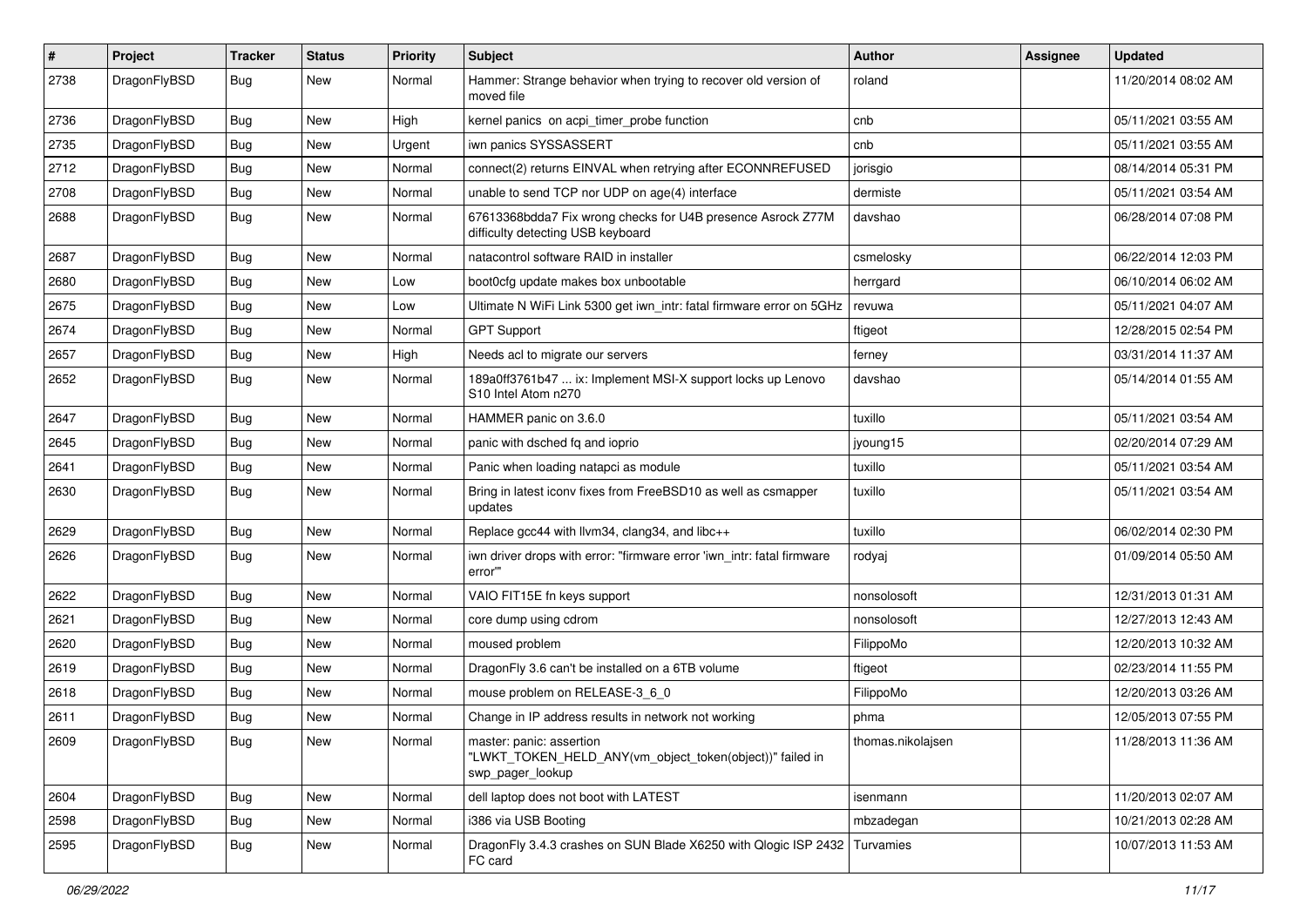| $\sharp$ | Project      | <b>Tracker</b> | <b>Status</b> | <b>Priority</b> | <b>Subject</b>                                                                                                               | Author            | Assignee | <b>Updated</b>      |
|----------|--------------|----------------|---------------|-----------------|------------------------------------------------------------------------------------------------------------------------------|-------------------|----------|---------------------|
| 2587     | DragonFlyBSD | <b>Bug</b>     | New           | Normal          | SATA DVD writer not detected by DragonFly                                                                                    | srussell          |          | 09/04/2020 08:55 AM |
| 2586     | DragonFlyBSD | Bug            | <b>New</b>    | Normal          | pf: "modulate" state seems problematic                                                                                       | srussell          |          | 09/25/2013 07:36 PM |
| 2569     | DragonFlyBSD | <b>Bug</b>     | New           | Normal          | ctime NFS                                                                                                                    | ferney            |          | 08/11/2013 04:35 AM |
| 2568     | DragonFlyBSD | <b>Bug</b>     | New           | Normal          | AHCI panic                                                                                                                   | josepht           |          | 06/07/2013 05:52 PM |
| 2565     | DragonFlyBSD | Bug            | <b>New</b>    | Normal          | "ifconfig ix0 up" panic                                                                                                      | Itpig402a         |          | 06/03/2013 05:46 AM |
| 2557     | DragonFlyBSD | Bug            | <b>New</b>    | Normal          | stock 3.4.1 kernel halts during booting if dm and dm_target_crypt<br>are loaded and RAID controller is present               | phma              |          | 05/12/2013 10:38 PM |
| 2552     | DragonFlyBSD | Bug            | <b>New</b>    | Low             | hammer recovery should indicate progress                                                                                     | phma              |          | 05/03/2013 12:13 AM |
| 2547     | DragonFlyBSD | <b>Bug</b>     | New           | High            | crashed while doing a dry run of pkg_rolling-replace                                                                         | phma              |          | 04/18/2013 10:40 PM |
| 2544     | DragonFlyBSD | <b>Bug</b>     | <b>New</b>    | Normal          | live DVD system boot (menu option 1) caused db> prompt on<br>PE1950                                                          | estrabd           |          | 05/11/2021 03:54 AM |
| 2535     | DragonFlyBSD | Bug            | <b>New</b>    | Normal          | Imap processes apparentlt blocked on disk I/O                                                                                | ftigeot           |          | 04/02/2013 09:31 AM |
| 2531     | DragonFlyBSD | Bug            | <b>New</b>    | Normal          | camcontrol fails to disable APM                                                                                              | m.lombardi85      |          | 03/23/2013 12:28 PM |
| 2529     | DragonFlyBSD | <b>Bug</b>     | New           | Low             | Sundance network adapter is not detected and attached                                                                        | kworr             |          | 03/25/2013 02:29 AM |
| 2526     | DragonFlyBSD | Bug            | New           | Normal          | hammer cleanup doesn't run on first day of DST                                                                               | pavalos           |          | 10/18/2016 05:28 PM |
| 2520     | DragonFlyBSD | Bug            | New           | Normal          | panic: assertion "IS_SERIALIZED((ifp->if_serializer))" failed in<br>if_default_serialize_assert at /usr/src/sys/net/if.c:437 | ano               |          | 03/09/2013 12:14 AM |
| 2509     | DragonFlyBSD | <b>Bug</b>     | New           | Normal          | Redefinition of DIRBLKSIZ in restore(8)                                                                                      | swildner          |          | 06/04/2022 04:40 AM |
| 2498     | DragonFlyBSD | Bug            | <b>New</b>    | Normal          | DFBSD v3.2.2-RELEASE - LIST FIRST(&bp->b dep) == NULL"<br>failed in vfs_vmio_release                                         | tuxillo           |          | 05/31/2022 04:09 PM |
| 2495     | DragonFlyBSD | <b>Bug</b>     | New           | High            | DFBSD v3.3.0.960.g553fe7 - ocnt != 0" failed in<br>prop object release                                                       | tuxillo           |          | 05/31/2022 04:08 PM |
| 2493     | DragonFlyBSD | Bug            | <b>New</b>    | Normal          | vidcontrol: invalid video mode name                                                                                          | Svarov            |          | 01/24/2013 09:55 AM |
| 2490     | DragonFlyBSD | Bug            | New           | Normal          | nmalloc should color addresses to avoid cache bank conflictsw                                                                | vsrinivas         |          | 06/10/2014 05:51 AM |
| 2489     | DragonFlyBSD | Bug            | <b>New</b>    | Normal          | nmalloc doesn't cache VA for allocations > 8KB                                                                               | vsrinivas         |          | 06/10/2014 05:51 AM |
| 2473     | DragonFlyBSD | Bug            | New           | Normal          | Kernel crash when trying to up the wpi0 device (Dfly<br>v3.3.0.758.g47388-DEVELOPMENT)                                       | tomaz             |          | 02/24/2014 08:50 AM |
| 2453     | DragonFlyBSD | Bug            | New           | Normal          | panic: assertion "gd->gd_spinlocks == 0" failed                                                                              | Johannes.Hofmann  |          | 11/12/2012 12:54 PM |
| 2444     | DragonFlyBSD | Bug            | New           | Normal          | Crash during Hammer overnight cleanup                                                                                        | justin            |          | 11/04/2012 07:58 AM |
| 2436     | DragonFlyBSD | Bug            | <b>New</b>    | Normal          | panic: assertion "lp->lwp qcpu == dd->cpuid" failed in<br>dfly_acquire_curproc                                               | thomas.nikolaisen |          | 01/23/2013 11:07 AM |
| 2434     | DragonFlyBSD | <b>Bug</b>     | <b>New</b>    | Normal          | BTX Halted - Boot fails on USB/GUI                                                                                           | lucmv             |          | 10/17/2012 08:12 PM |
| 2430     | DragonFlyBSD | Bug            | New           | Normal          | Alternate Password Hash method                                                                                               | robin.carey1      |          | 10/07/2012 06:28 AM |
| 2423     | DragonFlyBSD | <b>Bug</b>     | New           | Urgent          | After multiple panics/locks, hitting KKASSERT in<br>hammer_init_cursor                                                       | rumcic            |          | 09/18/2012 02:28 AM |
| 2421     | DragonFlyBSD | Bug            | New           | High            | Kernel panic: vm_fault: page 0xc0f70000 not busy!                                                                            | lentferj          |          | 10/03/2012 08:16 AM |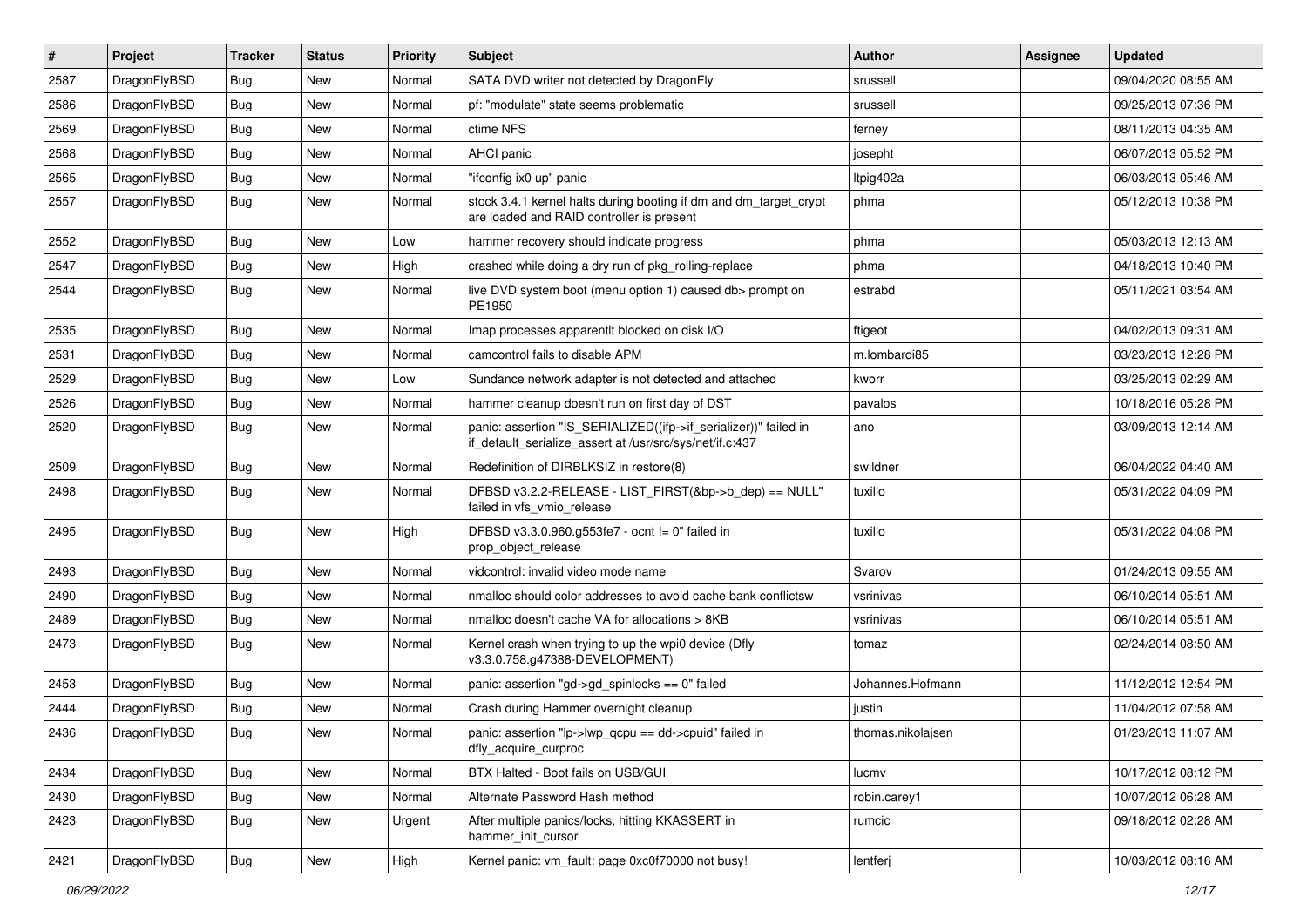| $\sharp$ | Project      | <b>Tracker</b> | <b>Status</b> | <b>Priority</b> | <b>Subject</b>                                                                                             | Author       | Assignee | <b>Updated</b>      |
|----------|--------------|----------------|---------------|-----------------|------------------------------------------------------------------------------------------------------------|--------------|----------|---------------------|
| 2412     | DragonFlyBSD | Bug            | New           | Normal          | wlan0 fails to get address via dhclient                                                                    | nonsolosoft  |          | 08/30/2012 05:55 AM |
| 2403     | DragonFlyBSD | Bug            | New           | Low             | newfs -E doesn't handle /dev/serno device names properly                                                   | ftigeot      |          | 08/17/2012 05:07 AM |
| 2389     | DragonFlyBSD | Bug            | New           | Normal          | computer crashed while listing processes                                                                   | phma         |          | 06/18/2012 02:49 PM |
| 2387     | DragonFlyBSD | Bug            | New           | Normal          | hammer ignores -t during dedup                                                                             | phma         |          | 06/17/2012 12:30 PM |
| 2371     | DragonFlyBSD | Bug            | <b>New</b>    | Normal          | Timezone problem with America/Sao_Paulo                                                                    | raitech      |          | 05/17/2012 01:42 PM |
| 2369     | DragonFlyBSD | Bug            | <b>New</b>    | Normal          | panic: Bad link elm 0xffffffe07edf6068 next->prev != elm                                                   | jaydg        |          | 08/15/2012 03:04 AM |
| 2331     | DragonFlyBSD | Bug            | New           | Normal          | reading mouse mode from unopen file descriptor hangs mouse<br>driver                                       | phma         |          | 03/14/2012 09:43 AM |
| 2329     | DragonFlyBSD | Bug            | <b>New</b>    | Normal          | ibm x3550 & acpi                                                                                           | ano          |          | 06/03/2014 11:37 AM |
| 2324     | DragonFlyBSD | Bug            | <b>New</b>    | Normal          | natacotrol support > 2TB not working even after the ftigeot patch                                          | zenny        |          | 03/03/2012 01:00 AM |
| 2319     | DragonFlyBSD | Bug            | New           | Normal          | crypt/passwd forward compat                                                                                | c.turner1    |          | 02/28/2012 12:39 PM |
| 2316     | DragonFlyBSD | Bug            | <b>New</b>    | Normal          | Ungraceful invalid password handling for adding a new user in the<br>installer                             | rune         |          | 04/27/2012 11:23 PM |
| 2311     | DragonFlyBSD | Bug            | New           | Normal          | Xorg crash having something to do with drm                                                                 | phma         |          | 02/22/2012 09:59 AM |
| 2308     | DragonFlyBSD | Bug            | New           | Normal          | System freeze when unloading snd_hda                                                                       | jaydg        |          | 02/19/2012 07:15 AM |
| 2306     | DragonFlyBSD | Bug            | <b>New</b>    | Normal          | a crash starts the kernel debugger in text mode, but just reboots in X                                     | phma         |          | 02/11/2012 08:02 PM |
| 2297     | DragonFlyBSD | Bug            | New           | Normal          | strange NFS (client) error messages / problems                                                             | Anonymous    |          | 02/19/2012 02:59 PM |
| 2292     | DragonFlyBSD | Bug            | New           | Normal          | re interface with jumbo frames (mtu larger than 1500) hangs after<br>some traffic                          | Anonymous    |          | 01/31/2012 12:11 AM |
| 2287     | DragonFlyBSD | Bug            | <b>New</b>    | Normal          | HAMMER(ROOT) Illegal UNDO TAIL signature at<br>300000001967c000                                            | y0n3t4n1     |          | 11/07/2018 01:22 AM |
| 2283     | DragonFlyBSD | Bug            | New           | Normal          | DFBSD DragonFly v2.13.0.957.g4f459 - pmap_release: page<br>should already be gone 0xc27120bc               | tuxillo      |          | 01/23/2012 03:03 AM |
| 2254     | DragonFlyBSD | Bug            | New           | Normal          | panic: assertion "ref < &td->td_toks_end" failed in lwkt_gettoken at<br>/usr/src/sys/kern/lwkt_token.c:588 | eocallaghan  |          | 12/05/2011 10:21 PM |
| 2250     | DragonFlyBSD | <b>Bug</b>     | New           | Normal          | Kernel panic                                                                                               | adamk        |          | 11/23/2018 01:10 AM |
| 2248     | DragonFlyBSD | <b>Bug</b>     | <b>New</b>    | Normal          | sysctl panic                                                                                               | pavalos      |          | 11/23/2011 06:23 PM |
| 2245     | DragonFlyBSD | <b>Bug</b>     | New           | Normal          | panic: assertion "ref < &td->td_toks_end" failed in lwkt_gettoken at<br>/usr/src/sys/kern/lwkt_token.c:588 | juanfra684   |          | 11/22/2011 07:41 PM |
| 2224     | DragonFlyBSD | <b>Bug</b>     | <b>New</b>    | Normal          | v2.13.0.291.gaa7ec - Panic on fq while installing world                                                    | tuxillo      |          | 11/18/2011 01:40 AM |
| 2210     | DragonFlyBSD | <b>Bug</b>     | New           | Normal          | Bugtracker cannot assign default project for new users                                                     | ahuete.devel |          | 11/17/2011 11:30 AM |
| 2199     | DragonFlyBSD | <b>Bug</b>     | New           | Normal          | screen segfaults if utmpx isn't present                                                                    | pavalos      |          | 11/15/2011 10:52 PM |
| 2182     | DragonFlyBSD | <b>Bug</b>     | New           | Normal          | if_msk PHY FIFO underrun/overflow                                                                          | nonsolosoft  |          | 09/03/2012 06:39 AM |
| 2171     | DragonFlyBSD | <b>Bug</b>     | New           | Normal          | DFBSD v2.13.0.151.gdc8442 - panic: assertion "(*ptep &<br>$(PG MANAGED PG V)) == PG V"$                    | tuxillo      |          | 11/04/2011 05:06 PM |
| 2167     | DragonFlyBSD | <b>Bug</b>     | New           | Normal          | shutdown/reboot fails after uptime msg                                                                     | marino       |          | 11/28/2011 03:01 AM |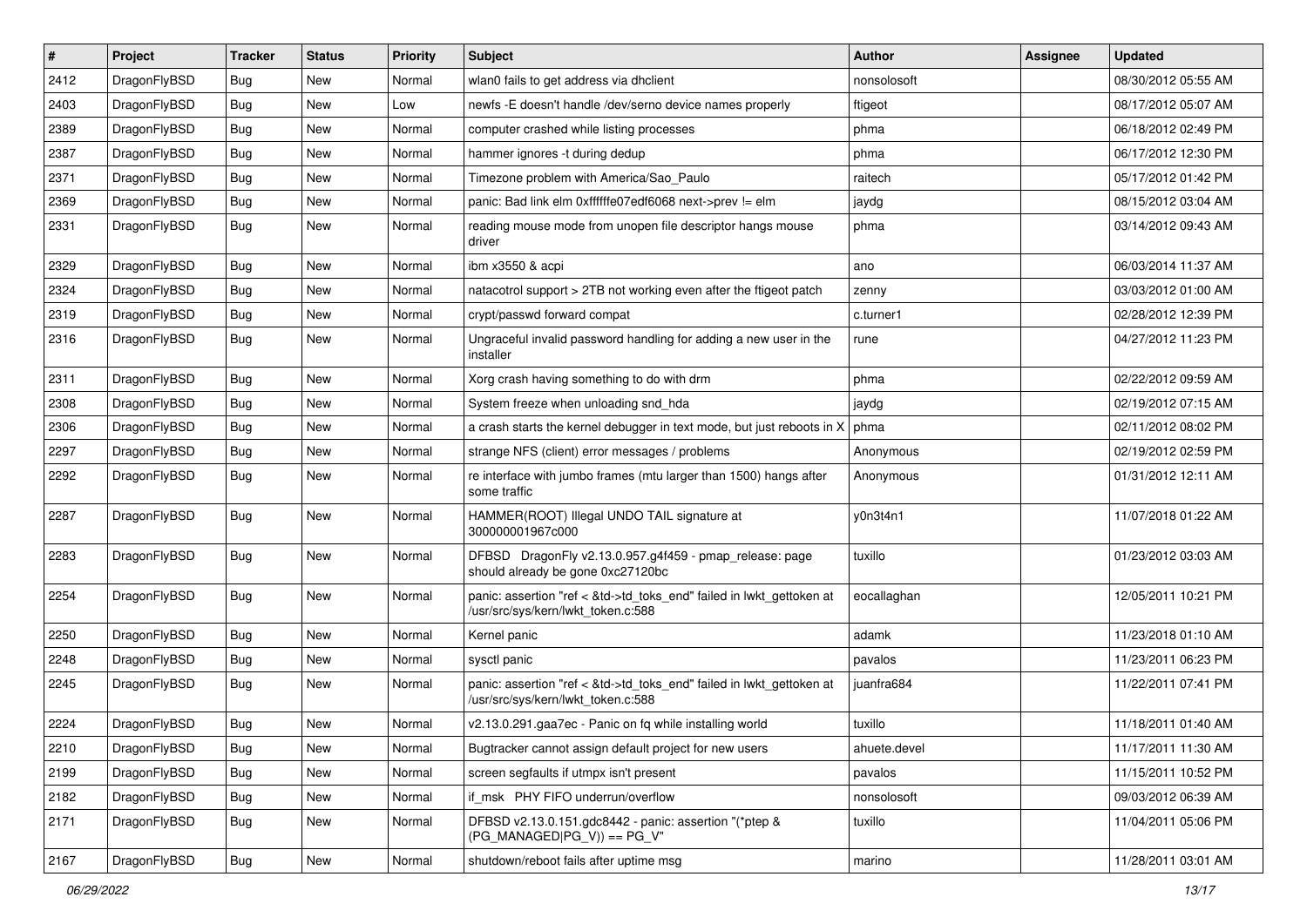| $\sharp$ | Project      | <b>Tracker</b> | <b>Status</b> | <b>Priority</b> | <b>Subject</b>                                                                 | Author       | Assignee | <b>Updated</b>      |
|----------|--------------|----------------|---------------|-----------------|--------------------------------------------------------------------------------|--------------|----------|---------------------|
| 2166     | DragonFlyBSD | <b>Bug</b>     | New           | Normal          | DFBSD v2.13.0.109.g05b9d - Strange lockups                                     | tuxillo      |          | 10/29/2011 11:20 AM |
| 2164     | DragonFlyBSD | <b>Bug</b>     | <b>New</b>    | Normal          | panic on reboot from usb.                                                      | eocallaghan  |          | 10/27/2011 09:29 AM |
| 2161     | DragonFlyBSD | Bug            | New           | Normal          | Outdated xorg.conf file gets installed into etc and screws up mouse            | eocallaghan  |          | 10/27/2011 01:51 PM |
| 2158     | DragonFlyBSD | Bug            | <b>New</b>    | Normal          | iwn panics with assertion on boot.                                             | eocallaghan  |          | 10/24/2011 04:13 PM |
| 2154     | DragonFlyBSD | <b>Bug</b>     | New           | Normal          | vkernel copyout() doesn't return EFAULT on error                               | vsrinivas    |          | 10/20/2011 03:53 AM |
| 2153     | DragonFlyBSD | <b>Bug</b>     | <b>New</b>    | Normal          | Too many unuseful warnings at boot                                             | juanfra684   |          | 10/18/2011 10:16 PM |
| 2141     | DragonFlyBSD | <b>Bug</b>     | New           | Urgent          | loader and/or documentation broken                                             | sjg          |          | 01/20/2012 10:51 AM |
| 2140     | DragonFlyBSD | Bug            | <b>New</b>    | High            | hammer_io_delallocate panic with 'duplicate entry' message                     | ttw          |          | 10/07/2011 12:22 PM |
| 2138     | DragonFlyBSD | Bug            | New           | Normal          | > 100% CPU usage                                                               | robin.carey1 |          | 09/26/2011 12:20 PM |
| 2136     | DragonFlyBSD | <b>Bug</b>     | New           | Normal          | socketpair() doesn't free file descriptors on copyout failure                  | vsrinivas    |          | 04/05/2013 09:13 AM |
| 2129     | DragonFlyBSD | <b>Bug</b>     | New           | Normal          | DFBSD v2.11.0.661.gf9438 i386 - panic: lockmgr thrd_sleep                      | tuxillo      |          | 09/05/2011 09:49 AM |
| 2125     | DragonFlyBSD | <b>Bug</b>     | <b>New</b>    | Normal          | Weird garbage in dmesg                                                         | herrgard     |          | 08/30/2011 08:04 PM |
| 2124     | DragonFlyBSD | Bug            | <b>New</b>    | Normal          | getty repeating too quickly on port /dev/ttyv0                                 | sgeorge.ml   |          | 09/01/2011 04:28 AM |
| 2123     | DragonFlyBSD | <b>Bug</b>     | New           | Normal          | hammer is losing files                                                         | schmir       |          | 08/30/2011 07:56 PM |
| 2122     | DragonFlyBSD | Submit         | <b>New</b>    | Normal          | [Review] Fixes to the VFS layer                                                | ftigeot      |          | 05/31/2022 03:25 PM |
| 2117     | DragonFlyBSD | Bug            | New           | High            | ACPI and/or bce(4) problem with 2.11.0.673.g0d557 on HP DL380<br>G6            | pauska       |          | 08/22/2011 10:15 AM |
| 2115     | DragonFlyBSD | <b>Bug</b>     | <b>New</b>    | Normal          | [msk] system freeze after receive some paquet                                  | bsdsx        |          | 08/22/2011 10:22 AM |
| 2107     | DragonFlyBSD | <b>Bug</b>     | <b>New</b>    | Normal          | 2.10.1 sata dvd drive issue                                                    | ausppc       |          | 07/31/2011 08:41 PM |
| 2104     | DragonFlyBSD | <b>Bug</b>     | New           | Normal          | network configuration seg. fault on install CD                                 | navratil     |          | 07/26/2011 07:55 AM |
| 2099     | DragonFlyBSD | <b>Bug</b>     | New           | Normal          | page fault panic in vm system                                                  | pavalos      |          | 07/10/2011 08:51 AM |
| 2098     | DragonFlyBSD | Submit         | New           | Normal          | [PATCH] correct ath man page example<br>(/usr/src/share/man/man4/ath.4)        | nobody       |          | 11/15/2011 12:27 AM |
| 2095     | DragonFlyBSD | Bug            | <b>New</b>    | Low             | Running installer post-install: Unsupported DFUI transport "                   | greenrd      |          | 06/26/2011 09:20 AM |
| 2094     | DragonFlyBSD | <b>Bug</b>     | <b>New</b>    | Normal          | Segfault when gdb printing backtrace from core dump                            | greenrd      |          | 06/25/2011 04:14 PM |
| 2085     | DragonFlyBSD | Bug            | New           | Normal          | panic: assertion: (m->flags & PG_MAPPED) == 0 in<br>vm_page_free_toq           | vsrinivas    |          | 06/10/2011 07:48 AM |
| 2084     | DragonFlyBSD | Bug            | New           | Normal          | DFBSD v2.11.0.242.g4d317 - panic: zone: entry not free                         | tuxillo      |          | 07/03/2012 01:23 AM |
| 2082     | DragonFlyBSD | Bug            | <b>New</b>    | Normal          | dfbsd 2.10.1 amd64 - mc port build error with 'bmake bin-install'              | sun-doctor   |          | 05/25/2011 07:18 PM |
| 2080     | DragonFlyBSD | Bug            | New           | Normal          | panic: lockmgr thrd_sleep: called from interrupt, ipi, or hard code<br>section | rumcic       |          | 05/30/2011 05:06 PM |
| 2078     | DragonFlyBSD | <b>Bug</b>     | <b>New</b>    | Normal          | DFBSD i386 v2.11.0.201.g3ed2f - Panic during installworld into a<br>vn0 device | tuxillo      |          | 05/19/2011 07:50 PM |
| 2077     | DragonFlyBSD | Bug            | <b>New</b>    | Normal          | USB devices conflicting                                                        | srussell     |          | 05/17/2011 05:12 PM |
| 2075     | DragonFlyBSD | <b>Bug</b>     | New           | Normal          | pflogd on x86_64                                                               | fanch        |          | 05/16/2011 04:04 PM |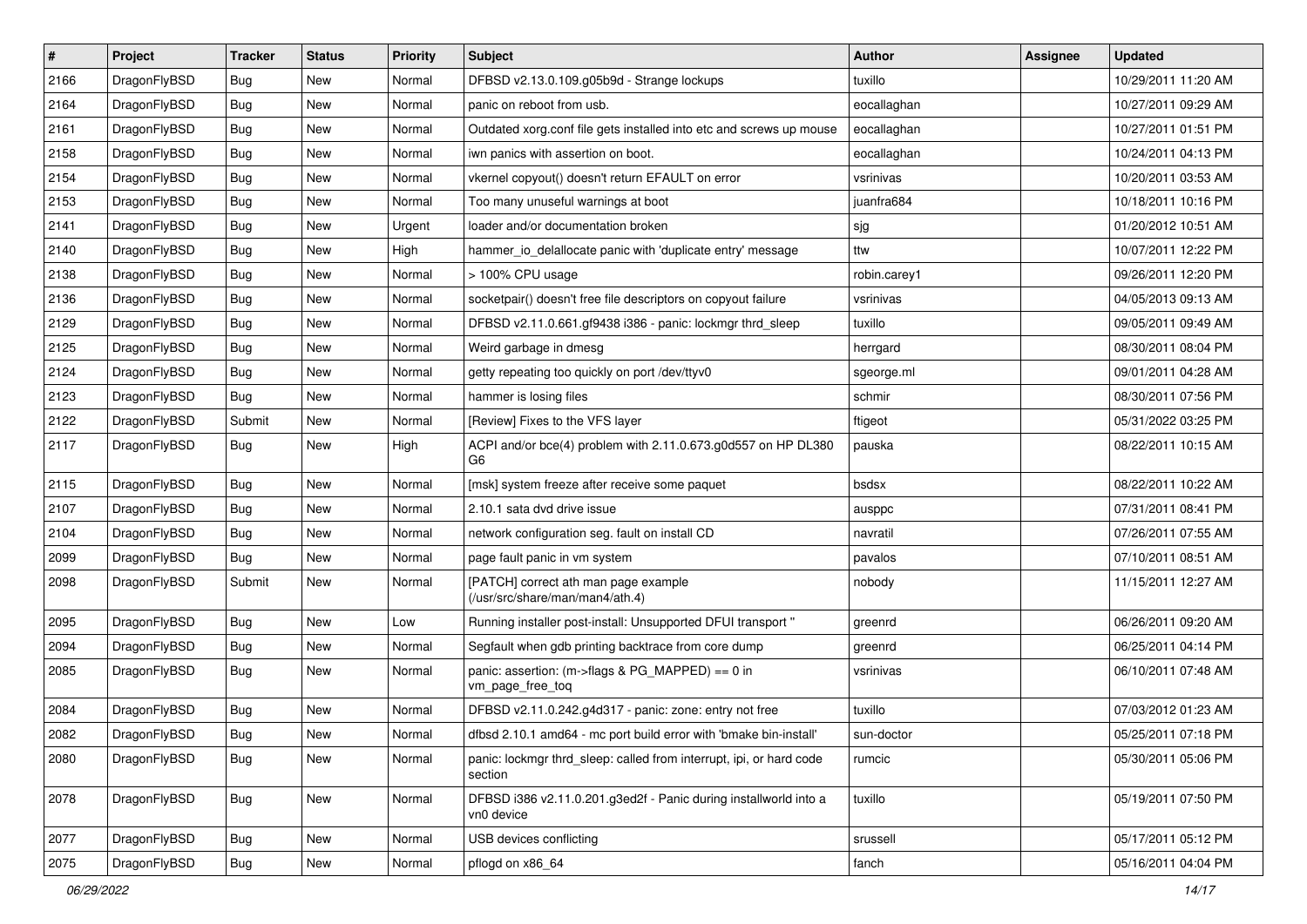| $\sharp$ | Project      | <b>Tracker</b> | <b>Status</b> | <b>Priority</b> | Subject                                                                                    | Author             | Assignee | <b>Updated</b>      |
|----------|--------------|----------------|---------------|-----------------|--------------------------------------------------------------------------------------------|--------------------|----------|---------------------|
| 2072     | DragonFlyBSD | Bug            | New           | Normal          | Fatal trap 12: stopped at lwkt_send_ipiq3                                                  | rumcic             |          | 05/17/2011 04:12 AM |
| 2071     | DragonFlyBSD | <b>Bug</b>     | New           | High            | Panic on assertion: (int)(flg->seq - seq) > 0 in hammer_flusher_flush<br>after inode error | vsrinivas          |          | 06/12/2011 07:59 AM |
| 2067     | DragonFlyBSD | Bug            | <b>New</b>    | Normal          | sound/pcm: "play interrupt timeout, channel dead"                                          | matthiasr          |          | 05/11/2021 03:55 AM |
| 2061     | DragonFlyBSD | Bug            | New           | Normal          | USB keyboard boot panic                                                                    | sjg                |          | 05/04/2012 12:20 AM |
| 2055     | DragonFlyBSD | Bug            | <b>New</b>    | Normal          | $ssh + IPV6 + bridge \Rightarrow connection freezes$                                       | steve              |          | 04/24/2011 07:13 PM |
| 2052     | DragonFlyBSD | Bug            | <b>New</b>    | Normal          | Kernel panic: CPU APIC ID out of range                                                     | Anonymous          |          | 05/02/2011 11:06 AM |
| 2051     | DragonFlyBSD | Bug            | <b>New</b>    | Normal          | No ipv6 lan route entry created on 2.10                                                    | ftigeot            |          | 04/21/2011 10:37 AM |
| 2048     | DragonFlyBSD | Bug            | New           | Normal          | panic: ffs_sync: rofs mod                                                                  | pavalos            |          | 04/12/2011 05:45 AM |
| 2045     | DragonFlyBSD | Bug            | <b>New</b>    | Normal          | ral(4): Fatal trap 12: page fault while in kernel mode (two panics)                        | herrgard           |          | 11/03/2011 05:34 PM |
| 2042     | DragonFlyBSD | Bug            | New           | Normal          | kernel panic, when run boot0cfg                                                            | sepherosa          |          | 05/31/2022 03:01 PM |
| 2020     | DragonFlyBSD | Bug            | New           | Low             | Port brcm80211 driver from Linux to DragonFly BSD                                          | studer             |          | 03/05/2011 10:54 PM |
| 2008     | DragonFlyBSD | Bug            | <b>New</b>    | Normal          | lwkt_setcpu_remote: td->td_flags 00800621 console flood                                    | pavalos            |          | 03/06/2011 09:37 PM |
| 2004     | DragonFlyBSD | Bug            | New           | Normal          | LWKT_WAIT_IPIQ panic                                                                       | steve              |          | 03/08/2011 05:46 PM |
| 1990     | DragonFlyBSD | Bug            | New           | Normal          | /mnt too large to mount                                                                    | peur.neu           |          | 02/16/2011 11:24 PM |
| 1984     | DragonFlyBSD | Bug            | New           | Normal          | hammer mount fails after crash - HAMMER: FIFO record bad head<br>signature                 | thomas.nikolajsen  |          | 03/08/2011 06:57 PM |
| 1982     | DragonFlyBSD | Bug            | <b>New</b>    | Low             | There is no linuxulator on x86-64                                                          | herrgard           |          | 05/31/2022 02:25 PM |
| 1975     | DragonFlyBSD | Bug            | <b>New</b>    | Normal          | Applications seg fault in select() and poll()                                              | rumcic             |          | 05/31/2022 02:58 PM |
| 1961     | DragonFlyBSD | Bug            | New           | Normal          | Can't create dump from DDB                                                                 | shamaz             |          | 01/29/2011 09:02 PM |
| 1959     | DragonFlyBSD | Bug            | <b>New</b>    | Normal          | DFBSD v2.9.1.422.gc98f2 - Panic during boot - IPv6 and PF                                  | tuxillo            |          | 01/13/2011 03:37 AM |
| 1951     | DragonFlyBSD | <b>Bug</b>     | New           | Normal          | dma_timeouts at phyaddr on a good hdd                                                      | peur.neu           |          | 01/04/2011 07:12 AM |
| 1949     | DragonFlyBSD | Bug            | New           | Normal          | iwn panic                                                                                  | pavalos            |          | 01/30/2011 03:21 AM |
| 1947     | DragonFlyBSD | <b>Bug</b>     | New           | Low             | GA-880GM-UD2H (rev. 1.3) AHCI fails to detect disks at the end of<br>the RAID controller   | eocallaghan        |          | 11/27/2021 08:46 AM |
| 1944     | DragonFlyBSD | <b>Bug</b>     | New           | Normal          | panic: backing_object 0xdea7b258 was somehow re-referenced<br>during collapse!             | sepherosa          |          | 12/27/2010 02:06 AM |
| 1943     | DragonFlyBSD | Bug            | New           | Normal          | hammer assertion panic                                                                     | peter              |          | 12/27/2010 12:45 AM |
| 1942     | DragonFlyBSD | Bug            | <b>New</b>    | Normal          | locking against myself in getcacheblk()?                                                   | qhwt.dfly          |          | 05/31/2022 02:15 PM |
| 1941     | DragonFlyBSD | <b>Bug</b>     | New           | Normal          | wlan config crash                                                                          | abandon.every.hope |          | 12/24/2010 07:54 PM |
| 1939     | DragonFlyBSD | <b>Bug</b>     | <b>New</b>    | Normal          | Panic on nightly build and stress test box                                                 | lentferj           |          | 12/18/2010 08:41 AM |
| 1935     | DragonFlyBSD | <b>Bug</b>     | New           | Normal          | mouse does not work after switching between x and console                                  | shamaz             |          | 12/13/2010 10:06 AM |
| 1923     | DragonFlyBSD | <b>Bug</b>     | New           | Normal          | Abysmal NFS performance with IPv6                                                          | ftigeot            |          | 12/05/2010 09:34 PM |
| 1920     | DragonFlyBSD | <b>Bug</b>     | New           | High            | system hangs                                                                               | zhtw               |          | 11/22/2010 08:59 AM |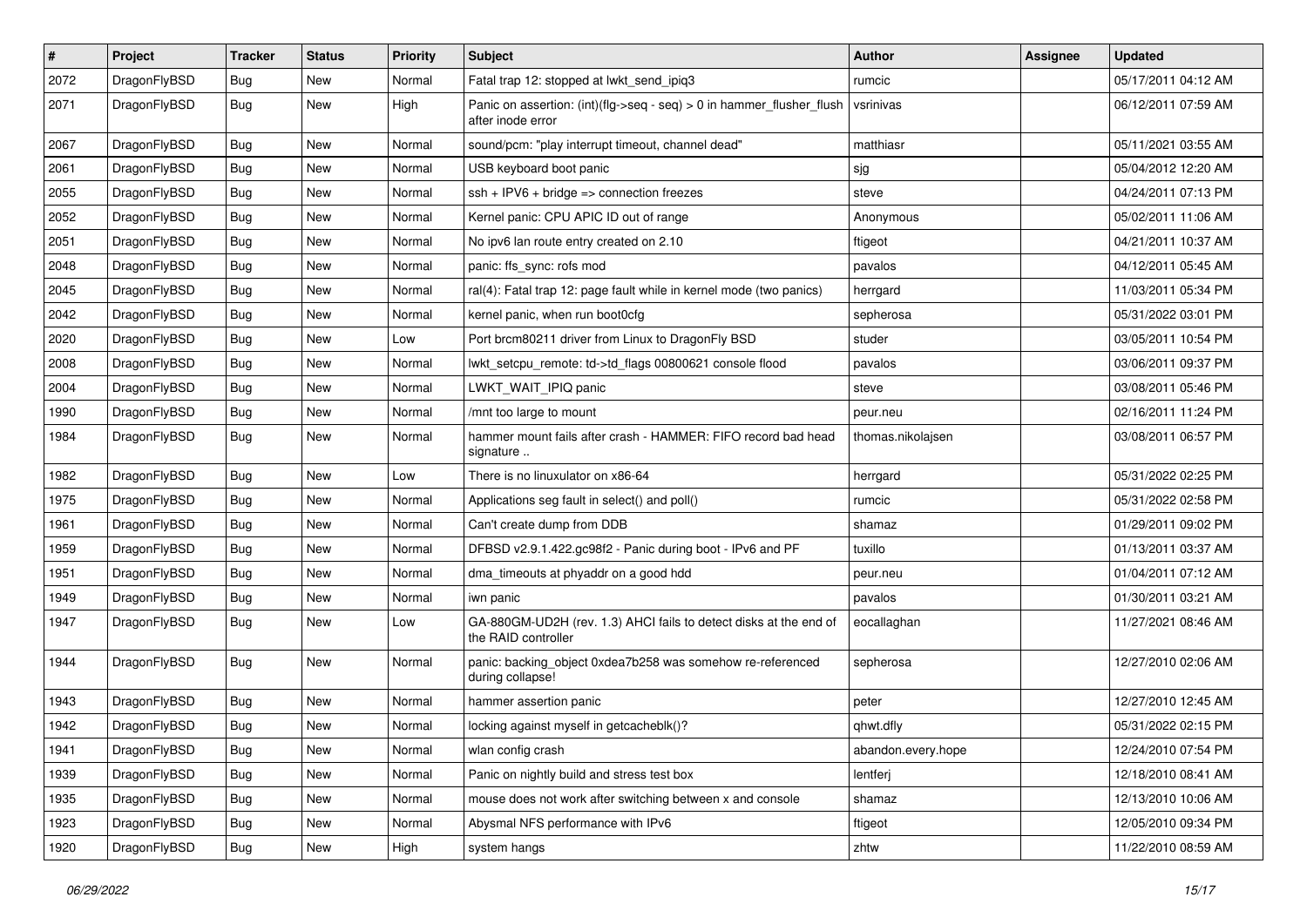| $\sharp$ | Project      | <b>Tracker</b> | <b>Status</b> | <b>Priority</b> | Subject                                                                                                                                                                                           | Author           | Assignee | <b>Updated</b>      |
|----------|--------------|----------------|---------------|-----------------|---------------------------------------------------------------------------------------------------------------------------------------------------------------------------------------------------|------------------|----------|---------------------|
| 1917     | DragonFlyBSD | Bug            | New           | Normal          | panic: assertion: (RB_EMPTY(&ip->rec_tree) && (ip->flags &<br>HAMMER_INODE_XDIRTY) == 0)    (!RB_EMPTY(&ip->rec_tree)<br>&& (ip->flags & HAMMER INODE XDIRTY) != 0) in<br>hammer_flush_inode_done | qhwt.dfly        |          | 11/24/2010 03:23 AM |
| 1916     | DragonFlyBSD | Bug            | <b>New</b>    | Normal          | Constant crashes on x86_64 with UFS                                                                                                                                                               | lentferj         |          | 11/21/2010 07:40 PM |
| 1913     | DragonFlyBSD | <b>Bug</b>     | New           | Normal          | panic: assertion: ip->flush_state != HAMMER_FST_FLUSH in<br>hammer_flush_inode_core                                                                                                               | swildner         |          | 11/20/2010 05:27 PM |
| 1907     | DragonFlyBSD | <b>Bug</b>     | <b>New</b>    | Normal          | Hammer crash in hammer flusher flush()                                                                                                                                                            | swildner         |          | 11/11/2010 05:07 AM |
| 1899     | DragonFlyBSD | <b>Bug</b>     | New           | Normal          | Keyboard doesn't work                                                                                                                                                                             | fransm           |          | 05/15/2022 03:32 PM |
| 1884     | DragonFlyBSD | <b>Bug</b>     | New           | Normal          | System completely freezes while listening music (devbuf: malloc<br>limit exceeded)                                                                                                                | shamaz           |          | 01/24/2011 05:00 PM |
| 1882     | DragonFlyBSD | <b>Bug</b>     | New           | Low             | Idea for handling new USB vendor/device codes                                                                                                                                                     | bmk              |          | 10/20/2010 12:15 PM |
| 1877     | DragonFlyBSD | Bug            | <b>New</b>    | Normal          | Freeze during 1st hammer cleanup after new install                                                                                                                                                | elekktretterr    |          | 05/15/2022 11:43 AM |
| 1874     | DragonFlyBSD | <b>Bug</b>     | New           | Normal          | mpd listening on all IPs, accepting only on one                                                                                                                                                   | rumcic           |          | 05/08/2011 01:01 PM |
| 1873     | DragonFlyBSD | <b>Bug</b>     | New           | Normal          | Panic upon usb mouse detach and reattaching                                                                                                                                                       | rumcic           |          | 02/01/2011 09:53 AM |
| 1867     | DragonFlyBSD | Bug            | <b>New</b>    | Normal          | it(4) motherboard and fan problems                                                                                                                                                                | tuxillo          |          | 07/08/2011 10:48 AM |
| 1861     | DragonFlyBSD | <b>Bug</b>     | New           | Normal          | panic via kprintf (lockmgr called in a hard section)                                                                                                                                              | vsrinivas        |          | 10/11/2010 12:56 AM |
| 1850     | DragonFlyBSD | <b>Bug</b>     | <b>New</b>    | Normal          | volume-add on hammer root fs panic                                                                                                                                                                | Johannes.Hofmann |          | 04/18/2019 04:27 AM |
| 1836     | DragonFlyBSD | <b>Bug</b>     | New           | Normal          | Incorrect TCP checksum show up in tcpdump                                                                                                                                                         | robgar1          |          | 05/15/2022 11:22 AM |
| 1826     | DragonFlyBSD | <b>Bug</b>     | New           | Normal          | panic during boot: assertion so->so_port  in tcp_input                                                                                                                                            | ftigeot          |          | 05/15/2022 11:05 AM |
| 1818     | DragonFlyBSD | Bug            | New           | Normal          | panic: Bad tailq NEXT (kqueue issue ?)                                                                                                                                                            | ftigeot          |          | 05/15/2022 11:40 AM |
| 1786     | DragonFlyBSD | <b>Bug</b>     | <b>New</b>    | Normal          | Calling NULL function pointer initiates panic loop                                                                                                                                                | sjg              |          | 10/11/2010 05:28 PM |
| 1774     | DragonFlyBSD | <b>Bug</b>     | <b>New</b>    | Normal          | New IP header cleanup branch available for testing                                                                                                                                                | dillon           |          | 05/15/2022 10:59 AM |
| 1695     | DragonFlyBSD | <b>Bug</b>     | New           | Normal          | NFS-related system breakdown                                                                                                                                                                      | Anonymous        |          | 04/10/2014 12:35 AM |
| 1634     | DragonFlyBSD | <b>Bug</b>     | New           | Normal          | panic: spin_lock: 0xe4ad1320, indefinitive wait!                                                                                                                                                  | elekktretterr    |          | 01/19/2015 03:21 AM |
| 1594     | DragonFlyBSD | <b>Bug</b>     | <b>New</b>    | Normal          | Kernel panic during boot from Live CD on Dell E6400                                                                                                                                               | bodie            |          | 05/11/2021 03:54 AM |
| 1559     | DragonFlyBSD | <b>Bug</b>     | New           | Normal          | kernel trap                                                                                                                                                                                       | phma             |          | 11/27/2021 08:43 AM |
| 1525     | DragonFlyBSD | <b>Bug</b>     | New           | Normal          | boehm-gc problems                                                                                                                                                                                 | hasso            |          | 10/13/2012 07:13 PM |
| 1463     | DragonFlyBSD | Bug            | New           | Normal          | Mountroot before drives are initialized                                                                                                                                                           | elekktretterr    |          | 12/07/2010 01:30 PM |
| 1313     | DragonFlyBSD | <b>Bug</b>     | New           | LOW             | Signal code in kernel needs major overhaul (signal queues,<br>si_code, si_addr)                                                                                                                   | hasso            |          | 05/11/2021 04:00 AM |
| 1246     | DragonFlyBSD | Bug            | New           | Normal          | bad resolution (monitor desync) with livedvd                                                                                                                                                      | Przem0l          |          | 02/18/2014 06:29 AM |
| 1194     | DragonFlyBSD | <b>Bug</b>     | New           | Normal          | SCSI errors while trying to copy photos from my camera                                                                                                                                            | elekktretterr    |          | 01/14/2015 04:39 PM |
| 1193     | DragonFlyBSD | Bug            | New           | Normal          | kernel doesn't recognize cdrom drive                                                                                                                                                              | nonsolosoft      |          | 01/25/2014 09:11 PM |
| 1192     | DragonFlyBSD | Submit         | New           | Normal          | KKASSERTs in sys/kern/uipc_{msg,socket}.c are too strict                                                                                                                                          | rumcic           |          | 05/11/2021 04:07 AM |